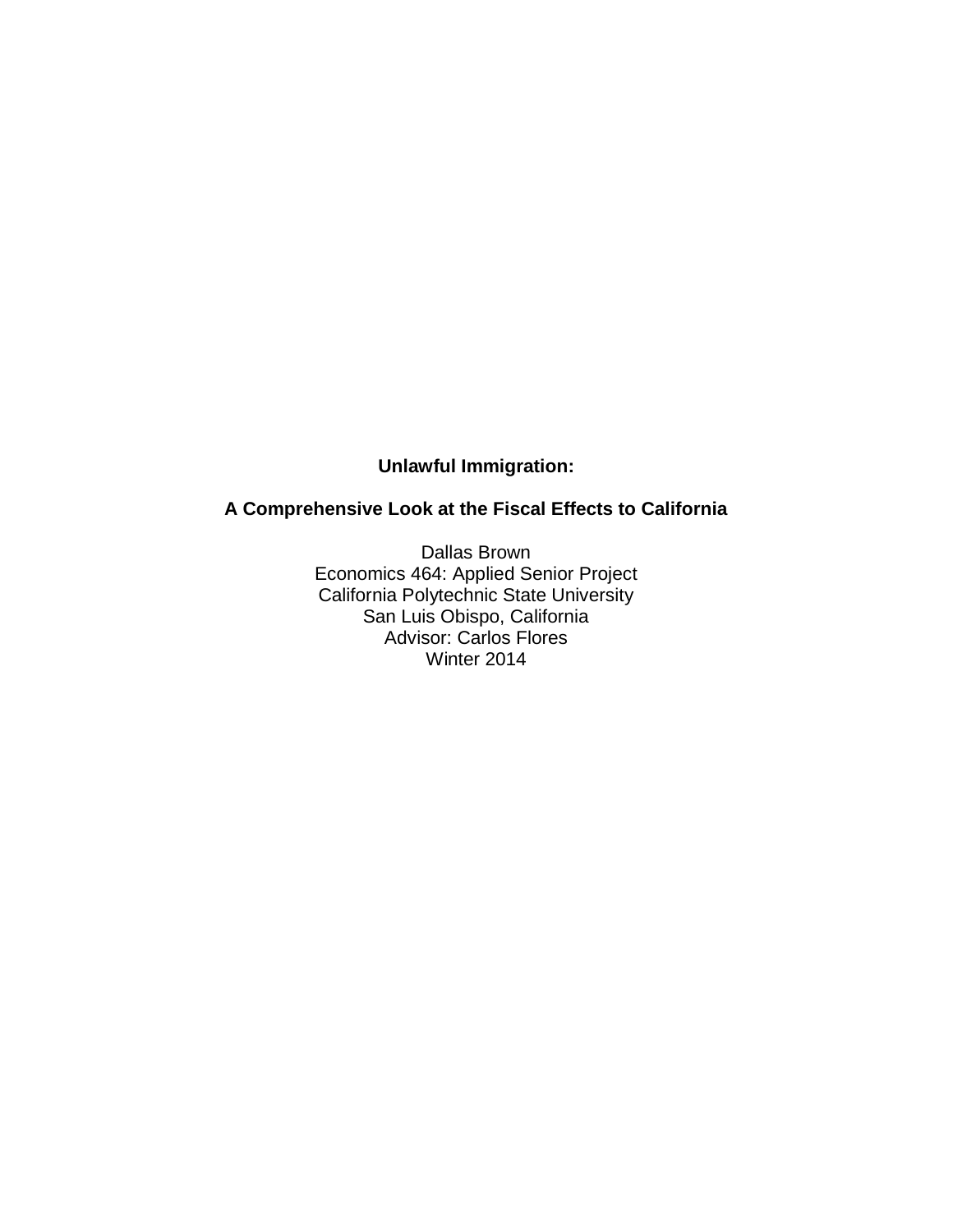## **1. Introduction**

While there is an evolving consensus on key provisions of immigration legislation, the most fiery debate revolves around whether and/or how to provide a path to legal status for an estimated 11 or 12 million immigrants now in the U.S. illegally. Over the past 15 years, the amount of research conducted to determine the effects immigration has on the economy has been copious.

Immigration research can be separated into a look at two effects: the effects to the labor market and the fiscal effects of immigration. Logically, when looking at the fiscal effects of immigration it is meaningful to contrast the costs borne by the state and federal government in support of immigrants with the benefits of assimilating these immigrants into our country. On the other hand, the labor market effects can be difficult to pinpoint and the validity of these studies is heavily determined by the soundness of the assumptions made. Both of these issues will get a critical analysis throughout this paper.

To some extent, voters may feel disconnected from national issues: that is why this paper will focus on the state of California with the California voter in mind. This study will be appropriate for many Californians in the coming year as numerous large cities are holding mayoral elections in 2014<sup>1</sup>. Now, a state by state look at the labor market will not yield accurate results, as labor can easily --- and frequently --- relocate to different states. A cost-benefit analysis per state, on the other hand, could be quite beneficial to the state's voters when it comes to choosing representatives. With this admission, the current paper will be using fiscal distribution analysis to assess the

 $1$  For a complete list of cities holding mayoral elections in 2014 see: <http://www.usmayors.org/elections/displayelections2014listing.asp>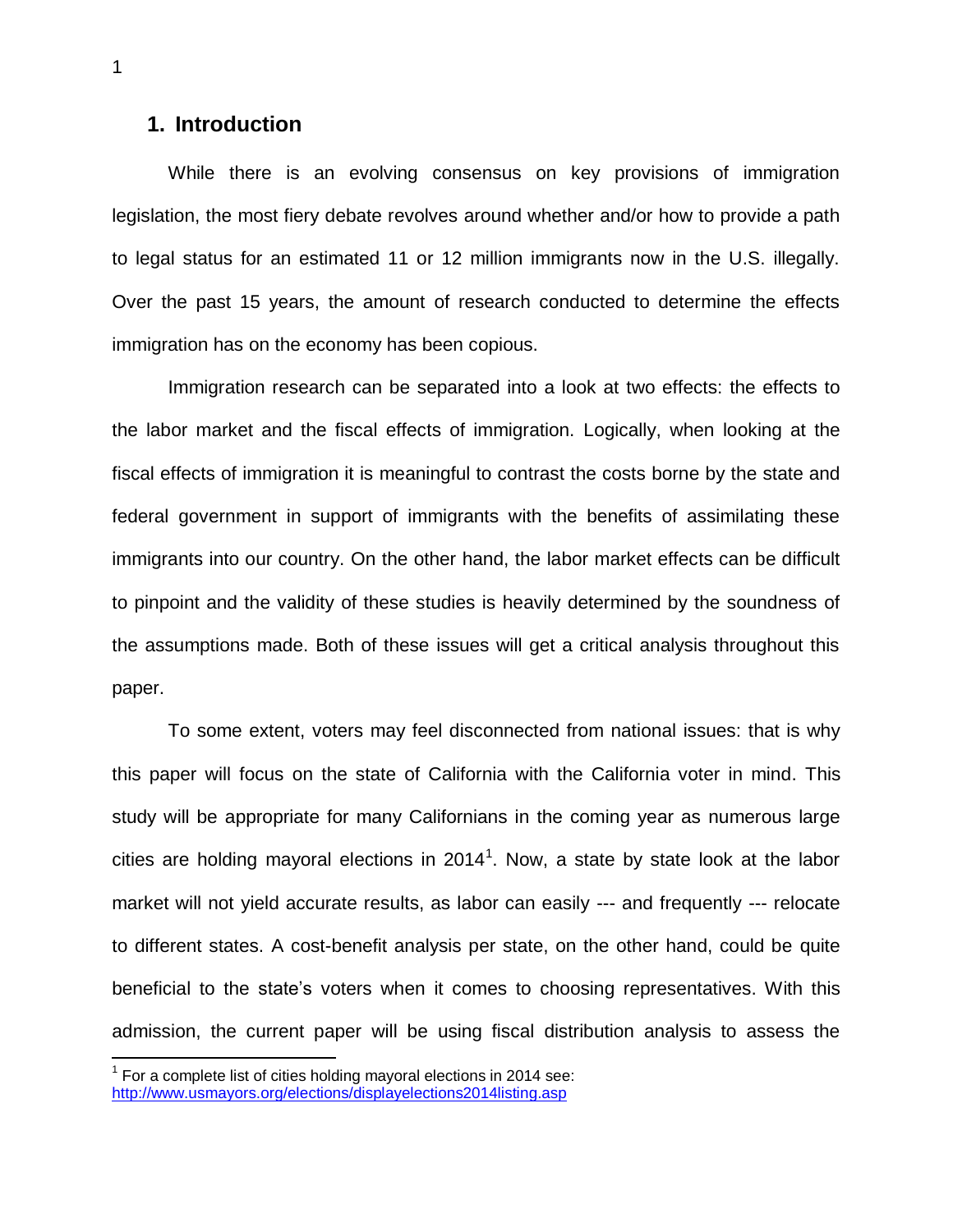magnitude of government distributions among unlawful immigrants in California. This will allow us to assess the fiscal impact unlawful immigrants have on the California state economy. This paper will be looking at the data made available by the state and federal government with a heavy reliance on the 2010 CPS. If certain estimations cannot be made, they will be taken from similar studies on unlawful immigration at which point a discussion of assumptions will be made. Data from these sources will allow us to quantify the deficit required to support a household containing unlawful immigrants. A traditional cost-benefit analysis model can be used to answer this pressing question. Such a model is used in the groundbreaking study entitled "The New Americans: Economic, Demographic, and Fiscal Effects of Immigration"(Smith, 1997)<sup>2</sup>. Because of its acclaim and honors, this researcher believes it to be a sound process for conducting this sort of Cost-Benefit analysis.

### **2. Literature Review**

 $\overline{a}$ 

For all recent studies regarding this topic, estimates for the amount of illegals in the country come from the Department of Homeland Security (DHS). The DHS concludes that there are approximately 11.5 Million unlawful immigrants residing in the United States as of  $2010<sup>3</sup>$  Although the study is dated January 2011, it is important to remember that the data set was gathered in 2010 from the American Community Survey and therefore the data represents the year 2010.

One of the first studies for the legalization of unlawful immigrants using the DHS estimates was by Dr. Raúl Hinojosa-Ojeda of the Center for American Progress, in

 $2$  Smith (1997). "The New Americans: Economic, Demographic, and Fiscal Effects of Immigration". National Academy of Science; **NA, hereafter**.

 $3$  Hoeffer et al (2011). Estimates of the Unauthorized Immigrant Population Residing in the United States: January 2011. Department of Homeland Security. January 2011; DHS hereafter. direct link: https://www.dhs.gov/xlibrary/assets/statistics/publications/ois\_ill\_pe\_2011.pdf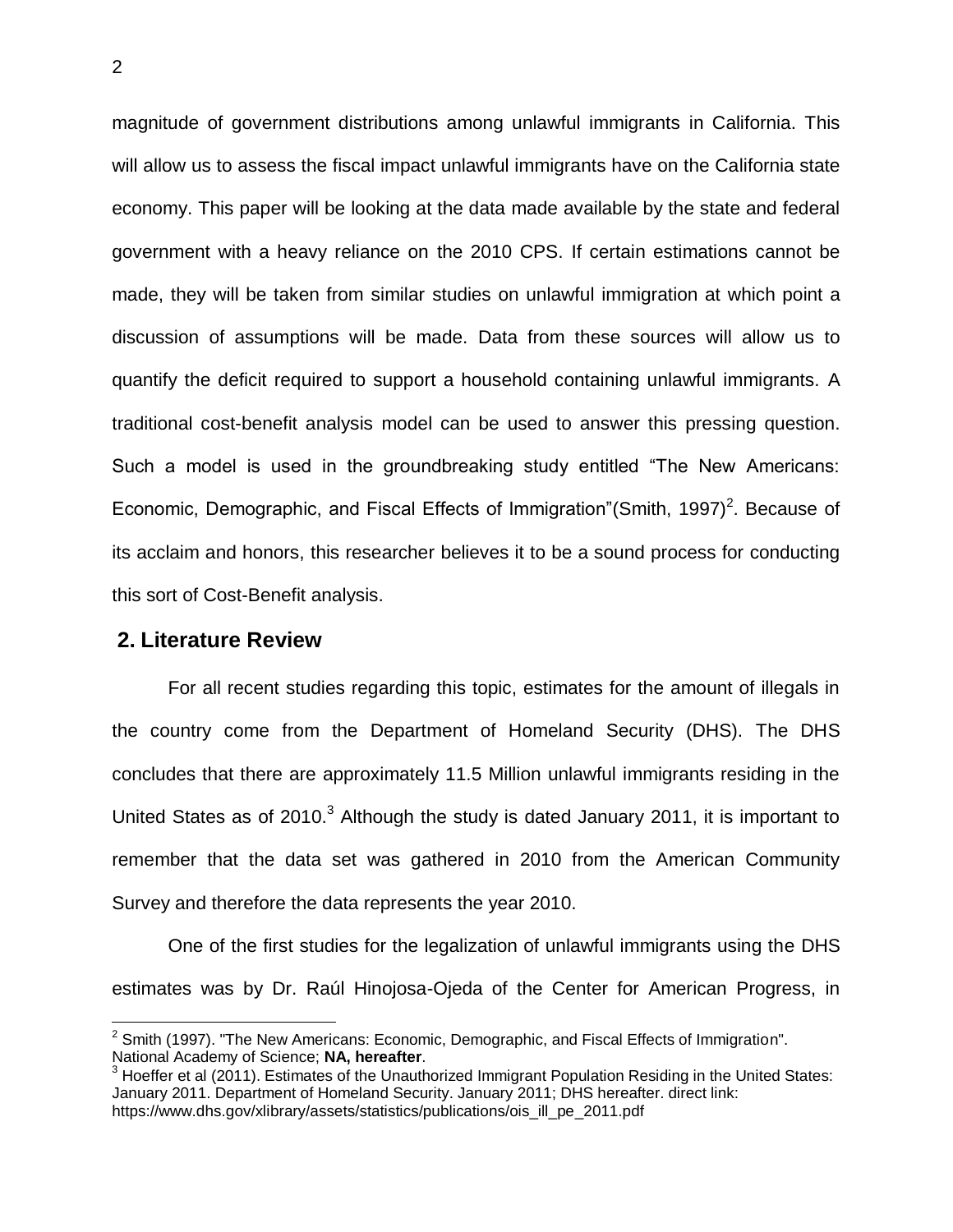cooperation with Immigration Policy Center in Washington DC. Dr. Hinojosa-Ojeda finds that granting amnesty to all illegal immigrants in the US would increase GDP by 1.5 trillion in addition to increasing wages for all workers.<sup>4</sup> Unfortunately this study's scope is not such that we can necessarily say that these two changes will lead to the progression of the American economy.

For one, an increase in GDP is not necessarily a plus. If immigrant households, on average, drain low-income social programs and do not contribute much to taxes, then they are a burden on the state and federal fiscal budgets. Either the government must take tax revenue from somewhere else to account for this household deficit, or it must issue bonds in which case the increase in GDP is a leveraged increase --- which may or may not be a bad thing, however the Center for American Progress study does not mention this critical issue. Another problematic oversight with this paper is that an increase in wages is treated as necessarily a noble cause to pursue. However a bit of economic intuition will help us realize that an increase in wages may lead to an increase in prices for industries with large immigrant populations --- and thus may possibly *decrease* purchasing power of native residents. This will happen if the employer cannot justify bearing the burden of the increase in labor price; that is, if the productivity of unlawful immigrant workers is not greater than the alternative. And furthermore, a study by Harvard University professor George Borjas has suggested the exact opposite while looking at a larger, and more robust data set (1,141,609 observations; in comparison, the DHS study uses 144,948 $^5$ ).

 $5$  ACS sample size data can be found at:

 $4$  Hinojosa-Ojeda (2010). "Raising the Floor for American Workers: The Economic Benefits of Comprehensive Immigration Reform". Center For American Progress.

http://www.census.gov/acs/www/methodology/sample\_size\_data/index.php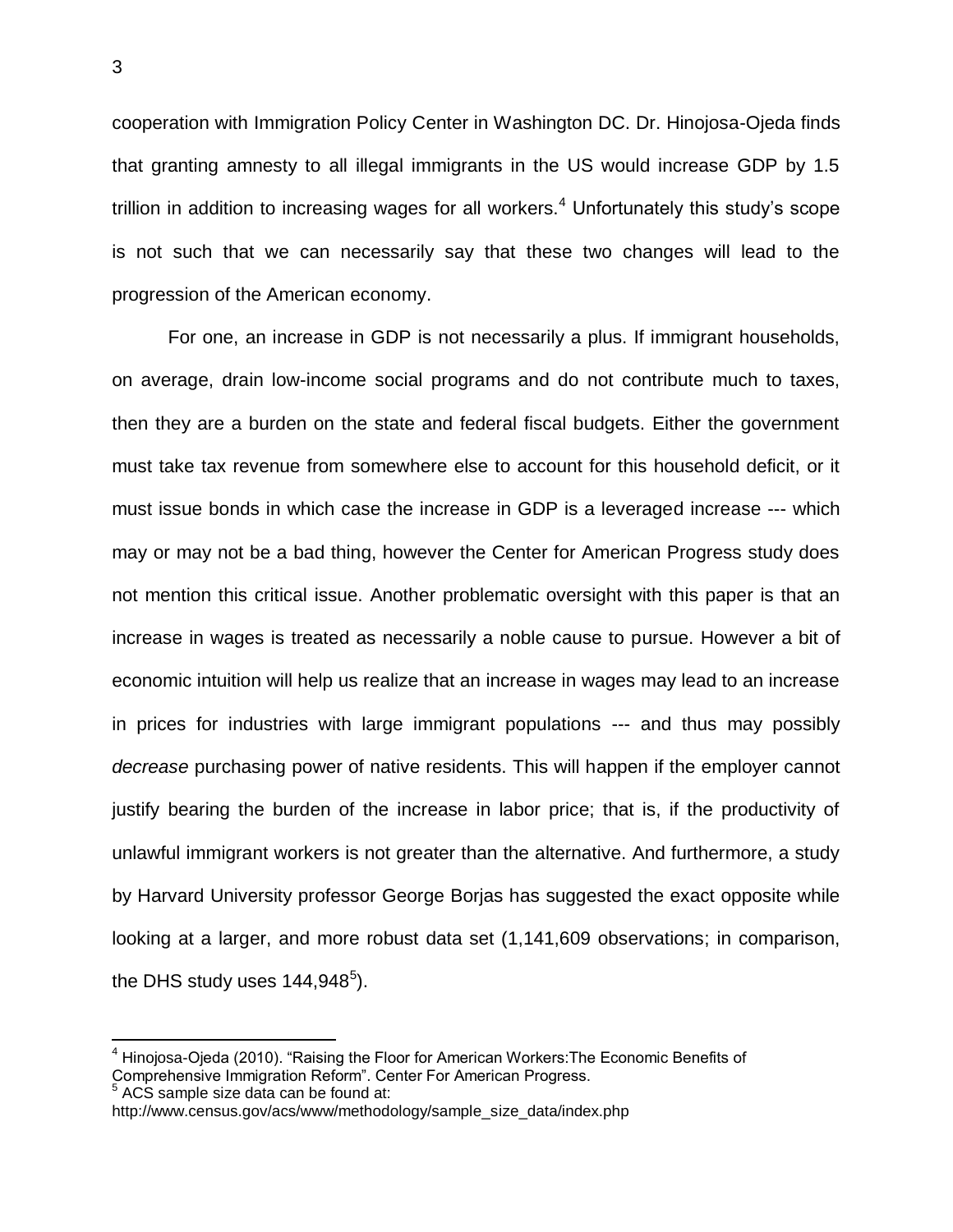Borjas estimated that the very large influx of immigrant workers between 1980 and 2000 lowered the wages of the average non-immigrant worker by 3.2 percent. In particular, the disproportionate influx of low-skill immigrants was estimated to reduce the wages of low-skill native workers by 8.9 percent (Borjas 2003)<sup>6</sup>. For a reflection on the fiscal costs immigration places on an economy we must turn to the afore mentioned *New Americans* study.

In 1996, Congress commissioned the National Research Council (NRC) of the National Academy of Science to conduct a survey of the impact immigration has on the US economy. This impactful study was the most in depth ever conducted, and has since not had a rival as far as thoroughness of topics concerning immigration. Thankfully, it covers both issues raised with the Center for American Progress above: the effects that a change in wage due to immigration will have on the larger economy, and the cost each immigrant household has on the state and federal fiscal budget versus the taxes received. The study finds that an increase in low-skilled workers tends to put a fiscal burden on the US due to the fact that low-skilled workers tend to also be low-income, and thus qualify for low-income social programs (Smith, 1997, p. 8). The burden is not borne equally however, states with high low-skilled workers --- New Jersey and California in particular --- are hit the hardest both fiscally and through their labor markets (Smith, 1997, pg. 277).

Many of the methods used in the *New Americans* cost-benefit analysis --- such as the characterization of pure public goods (military expenditures, etc.) as unaffected by immigration and ignoring the costs of interest on the debt and similar financial

<sup>&</sup>lt;sup>6</sup> Borjas (2003). "The Labor Demand Curve Is Downward Sloping: Reexamining The Impact of Immigration on the Labor Market". National Bureau of Economic Research; direct link: http://www.nber.org/papers/w9755.pdf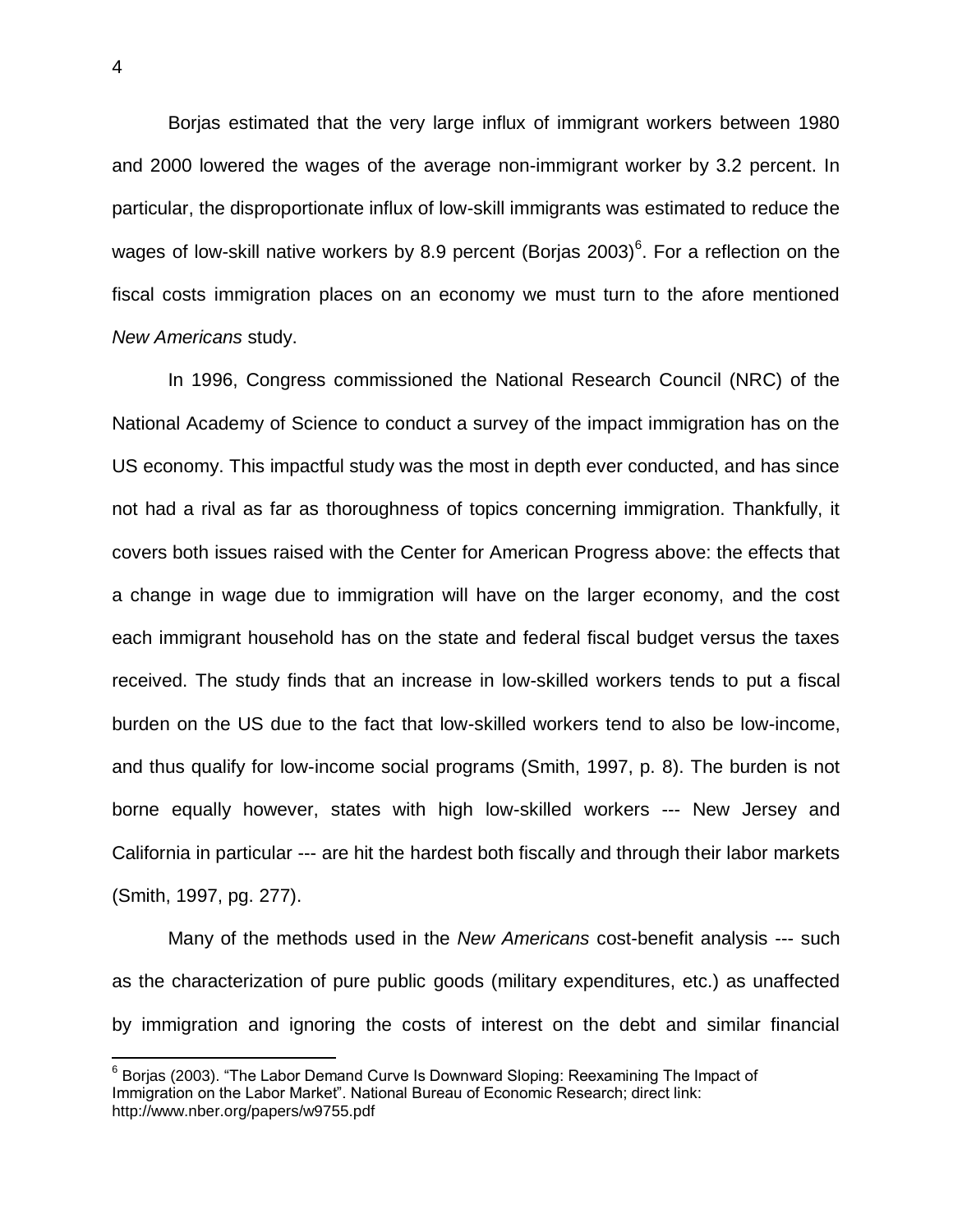obligations when calculating the net tax burden imposed by immigrant households -- were replicated and updated with 2010 data in a Heritage Foundation study titled "The Fiscal Cost of Unlawful Immigrants and Amnesty to the U.S. Taxpayer"(Rector and Richwine 2013)<sup>7</sup>. Additionally, this study employs a procedure used by the Pew Hispanic Center, the Center for Immigration Studies, and Migration Policy Institute to identify households in the CPS that have a high probability of being unlawful immigrants<sup>8</sup>.

On the one hand, this kind of probability model does not make a perfect foundation for research as the data gathered only has a "high probability" of coming from unlawful immigrations and therefore the conclusions aren't guaranteed. Granting that direct data from unlawful immigrants is unavailable, this type of model is the only way available if we are to quantify the size of the economic transfers the government makes to this social group. In the current paper, this researcher grants the Heritage Foundation their model and accepts their methods as a "necessary evil" for further exploration into this topic.

In their study, Rector and Richwine (2013) conclude that the United States' current immigration policy and social welfare programs encourage immigration by a disproportionate number of poor and uneducated immigrants that place a fiscal burden on both State and Federal Fiscal budgets. In addition, unlawful immigrant households create an average of \$14,387 deficit per year in benefits minus taxes paid (Rector and Richwine, 2013).

 $7$  Rector, Robert and Jason Richwine. Heritage Foundation. "The Fiscal Cost of Unlawful Immigrants and Amnesty to the U.S. Taxpayer**".**

direct link: http://www.heritage.org/research/reports/2013/05/the-fiscal-cost-of-unlawful-immigrants-andamnesty-to-the-us-taxpayer

 $8$  For a further discussion of the methods employed, see "The Household" section of the current paper.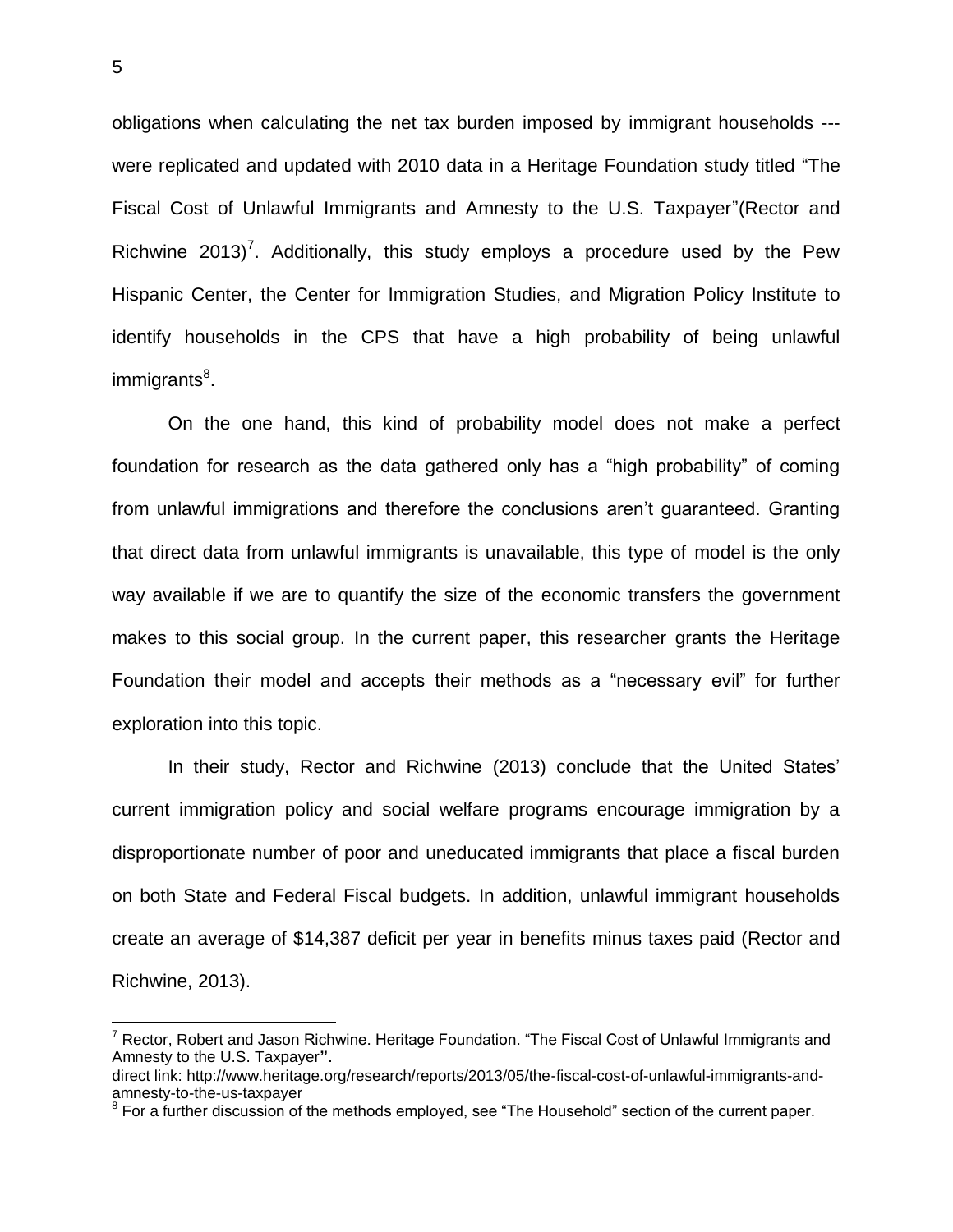# **3. Methodology**

The methodology of this paper is as follows: first, a profile for the average unlawful immigrant household is developed; second, means-tested expenditures per household are assigned using Rector and Richwine (2013) estimates; next, public good expenditures is gathered and assigned to each household on a percentage of population basis; then, education expenditures are assigned to each household based on government data on per-pupil costs; finally, tax contributions are assigned to each household based on the number of average working residents using data gathered from the CEX (Consumer Expenditures Survey).

## **3.1 The Household**

This research borrows from the Rector and Richwine's (2013) study "The Fiscal Cost of Unlawful Immigrants and Amnesty to the U.S. Taxpayer". In developing their algorithm for segregating the 2010 CPS data into lawful and unlawful immigrants, they use the DHS (Department of Homeland Security) profile of unlawful immigrants in the US. This profile was established by the DHS using a residual method. That is, some 31.95 million foreign-born persons appeared in the 2010 CPS but the number of lawful foreign-born residents was only 21.6 million. Thus, immigration records are used to determine the age, country of origin, gender, and time of entry of all lawful immigrants. Immigrants fitting these characteristics are then subtracted from the profile of the total foreign-born population found in the CPS leaving the residual, which is approximated to be unlawful foreign born persons (Hoeffer et al, 2011, p. 1-2).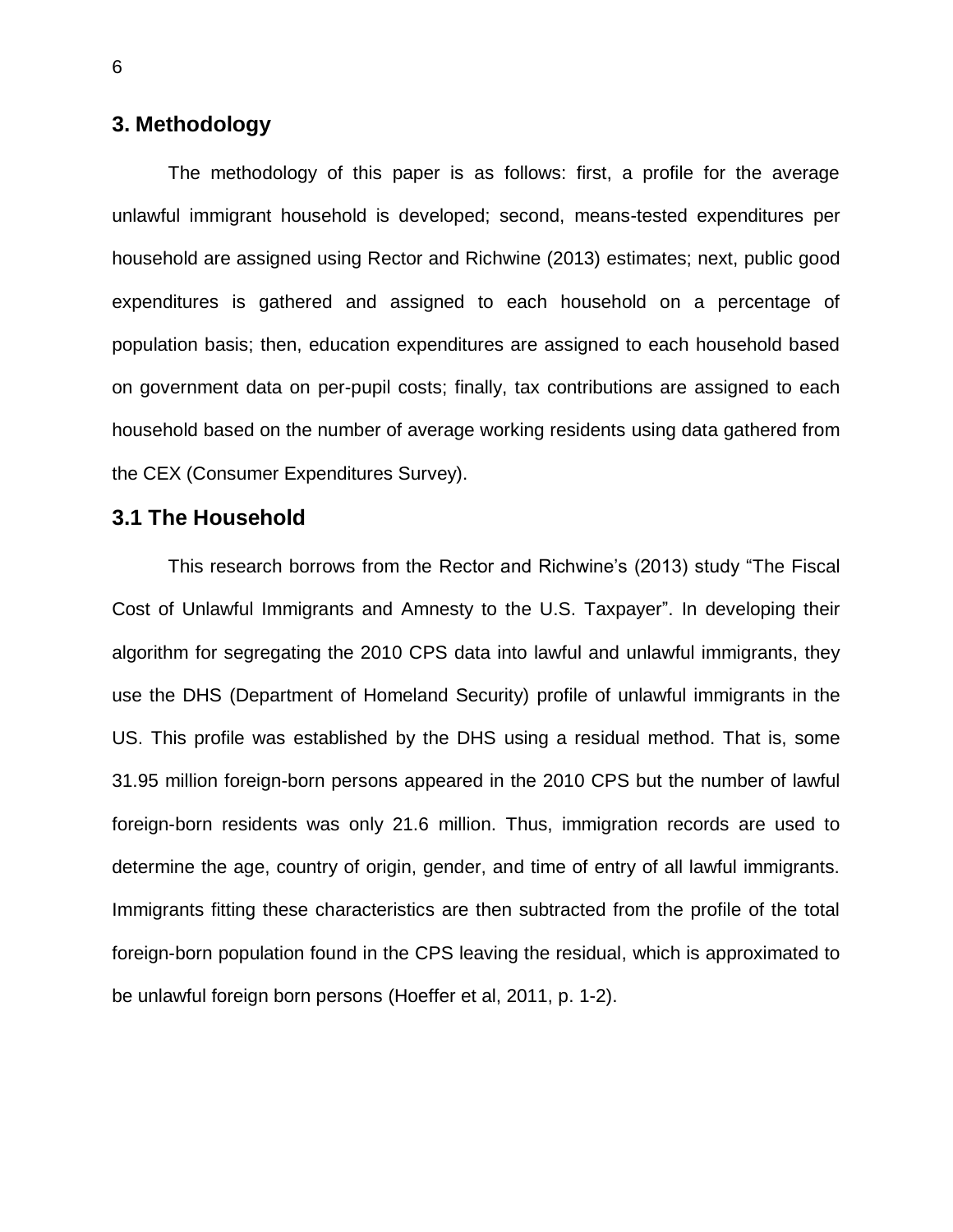Rector and Richwine (2013) use the 2010 CPS along with the DHS profile to segregate persons who have a high probability of being unlawful immigrants. Their methodology is as follows (Rector and Richewine, 2013):

- 1. The segregated population in the CPS matched the characteristics of the unlawful immigrant population identified by the DHS.
- 2. Many foreign-born persons were immediately removed from the segregated population as per some unique characteristics (current or former members of the armed forces of the U.S. or current employees of federal, state, and local governments as well as those receiving government benefits unavailable to unlawful immigrants<sup>9</sup>).
- 3. Assumptions regarding the consistency of families; for example, children of lawful residents were assumed to be lawful.

In applying this national, unlawful immigrant household profile to our analysis of unlawful immigrants within California, this paper assumes that these households are uniform throughout the country and national characteristics can be used at a state level. With one fourth of the unlawful immigrant population residing in California alone and the remainder falling among eleven other states (Hoeffer et al, 2011, p. 5), the Rector and Richwine profile is biased toward California as it is. Table 1 summarizes the findings.

## **Table 1: Unlawful Immigrant Household Profile in California**

| <b>Characteristics</b>           | <b>Estimates</b> |
|----------------------------------|------------------|
| <b>Total Unlawful Population</b> | 2,830,000        |
| Persons Per Household            | 3.7              |
| <b>Households</b>                | 764,865          |
| Children Per Household           | 2.1              |
| Earners Per Household            | 1.6              |
|                                  |                  |

*Source:* Rector and Richwine calculations based on March 2011 CPS, and DHS estimates of unlawful immigrant population. Number of Households calculated by Total Unlawful Immigrants in California divided by Number of Persons per household.

 $\overline{a}$ <sup>9</sup> Specifically Social Security, Medicare, Medicaid, and public housing.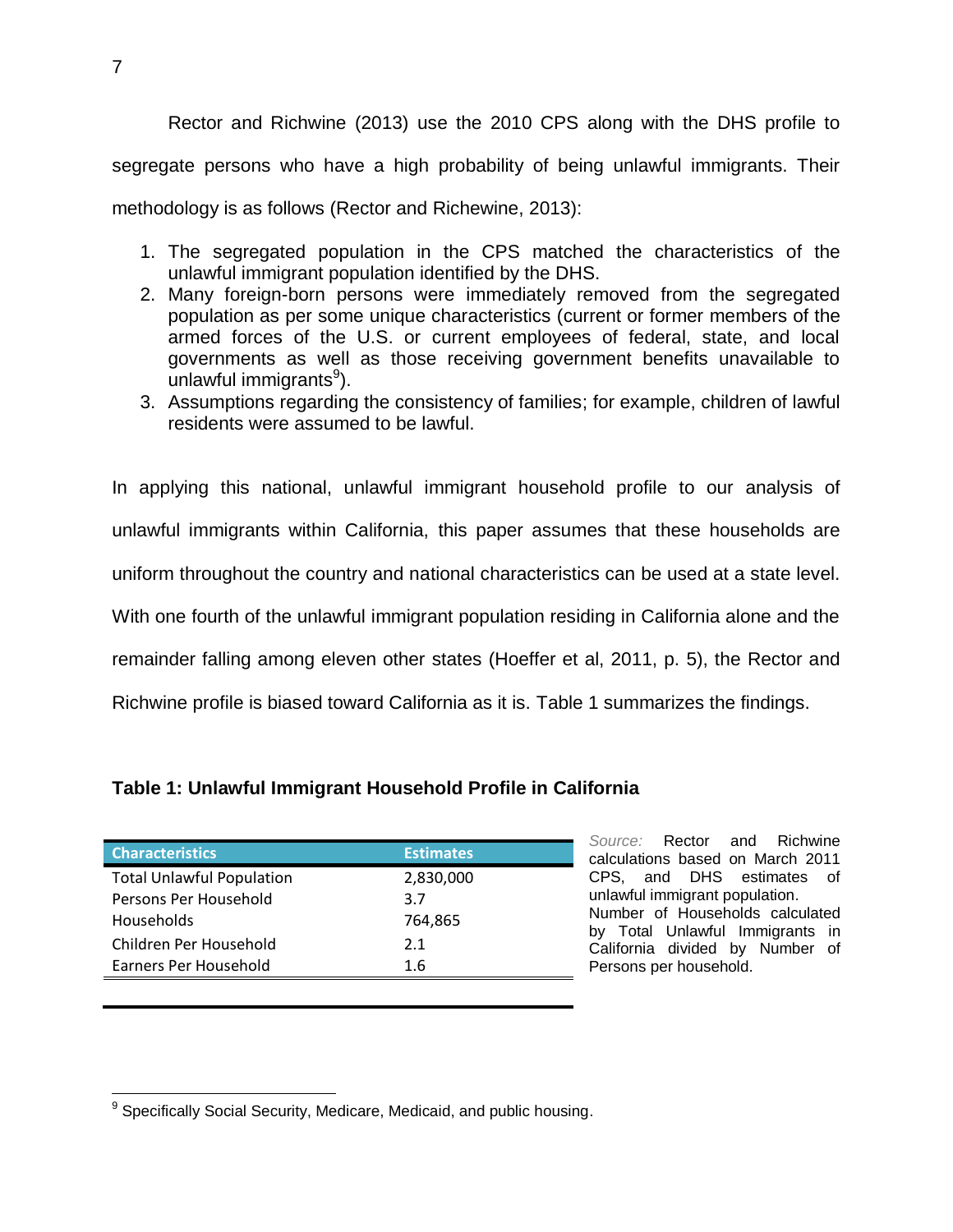Since the household is the primary unit through which public services are consumed and taxes paid, it is the most appropriate unit as a general rule and is recommended for static analysis (Smith, 1997, p. 255-256). With this household profile, we can begin making estimates of benefits used and taxes contributed.

## **3.2 Government Expenditures on Unlawful Immigrants**

In this paper, government expenditures are calculated in a number of different ways. To increase transparency, it is important to discuss what will be estimated and how.

### **3.2.1 Direct Benefits**

 $\overline{a}$ 

Direct Benefits are benefits received by individuals who meet certain health, age or employment requirements (excluding which side of the poverty line they fall on). Direct Benefits are received in cash payments or the purchase of specific services for an individual by the government. The most common types of direct benefits are Social Security, Medicare, and Unemployment compensation.

The Internal Revenue Service (IRS) has known for some time that illegal immigrants are receiving and using Tax Identification Numbers (TIN) to receive direct benefits in the form of Earned Income Tax Credit (receiving more on your tax return than was taken by the government) and Child Tax Credit (receiving more on your tax return per each dependent child claimed) (IRS, 2009, p.26)<sup>10</sup>. In tax year 2007 alone,

<sup>&</sup>lt;sup>10</sup> IRS (2009). "Actions Are Needed to Ensure Proper Use of Individual Taxpayer Identification Numbers and to Verify or Limit Refundable Credit Claims"; direct link: http://www.treasury.gov/tigta/auditreports/2009reports/200940057fr.pdf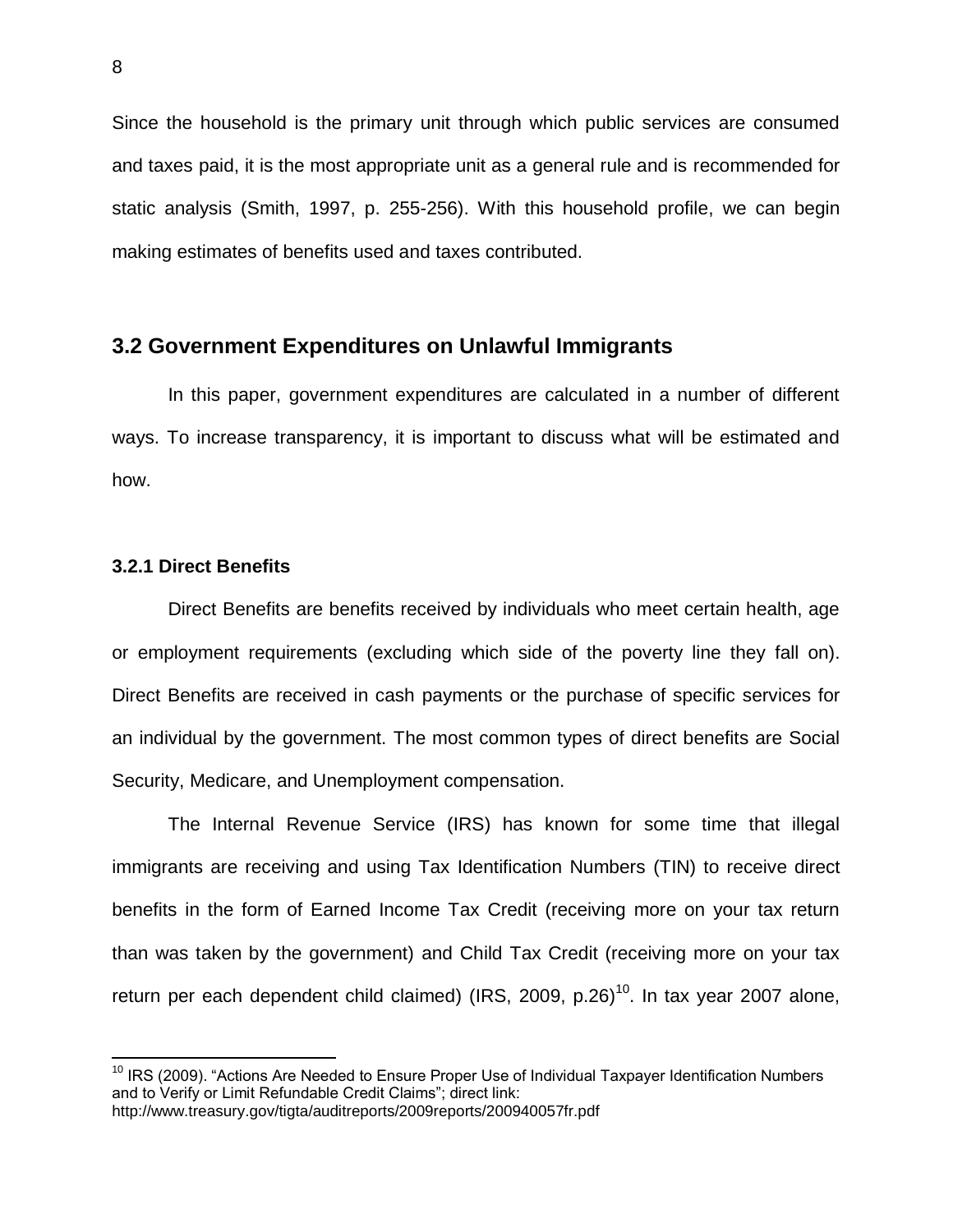some \$2.4 billion in total was refunded back to individuals both lawful and unlawful with TINs (IRS, 2007, p.14). Because of the illegality of such cases and the difficulty involved in determining which receivers were unlawful immigrants, the current analysis will not involve them in our cost-benefit model. Further, unlawful immigrants are not eligible for direct benefits unless illegal means are employed. Therefore, direct benefits received will be \$0 per household for our current model which will, admittedly, tend to underestimate the total burden of unlawful immigrants in the state of California.

#### **3.2.2 Means-Tested Benefits**

To receive means-tested, or "welfare" benefits, recipients must fall below a certain income threshold to qualify. The federal government manages over 80 meanstested benefits, however for our current analysis we will only be accounting for these high expense programs: school lunch, food stamps, State Children's Health Insurance Program; Women, Infants and Children; Community Health Centers; Medi-Cal; and Medicaid for Lawful Children of Unlawful Adults as well as Medicaid for emergency services. Unless otherwise stated, household expenditures for each program are taken from Rector and Richwine's (2013) estimates which are in turn taken from the CPS. Expenditures for these programs are self-reported in the CPS, therefore they are susceptible to a miss-reporting. This paper uses these numbers as-is (without an over or under-reporting correction) because welfare programs in the CPS are found to have a significant underreport in usage and enrollment and therefore these numbers are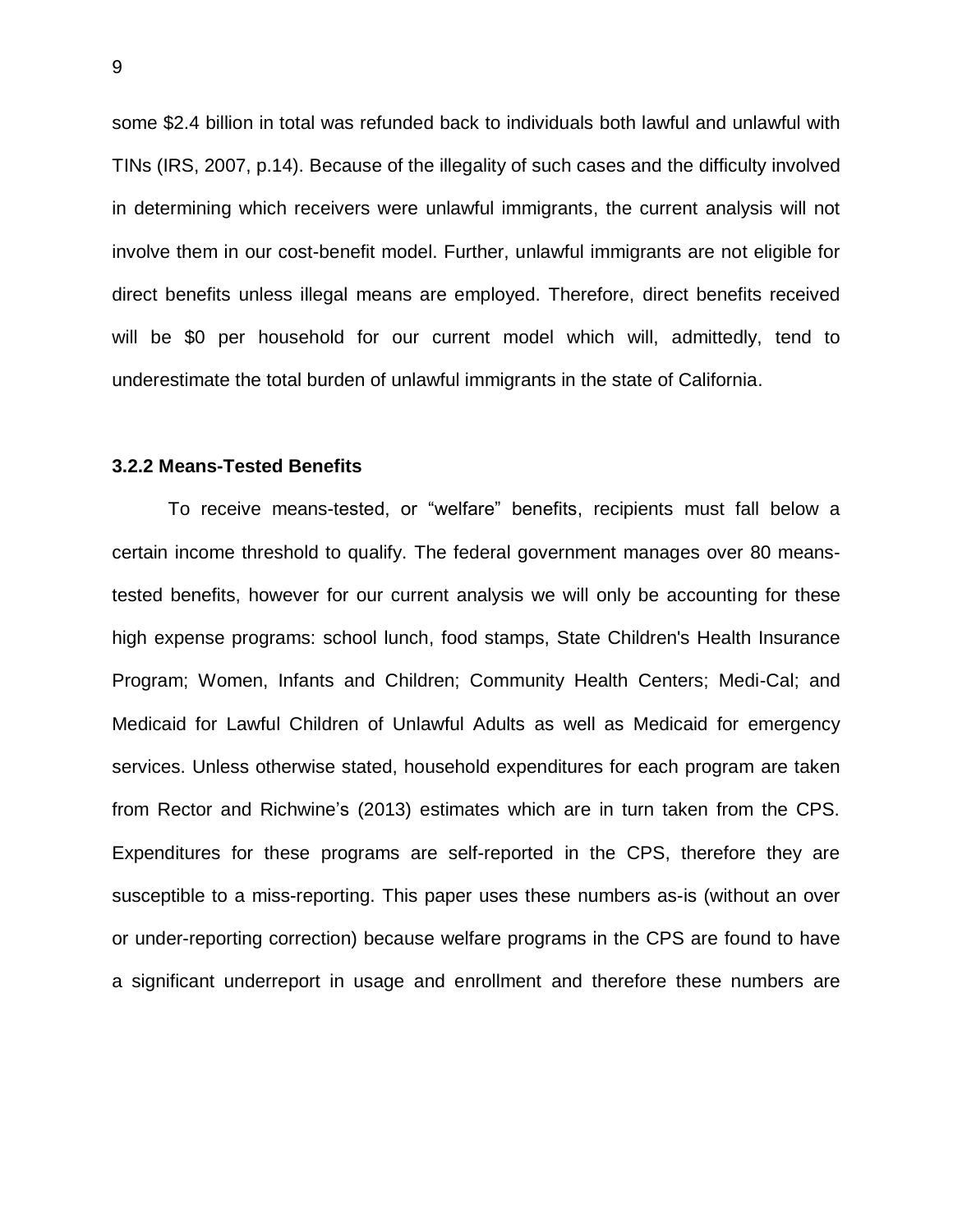exceedingly conservative<sup>11</sup>. Again, this submission will tend to underestimate the total burden on the state of California by Unlawful Immigrants.

#### **3.2.3 Education Benefits**

The federal and state government provide heavily subsidized --- or in most cases free  $-$ -- primary and secondary education to individuals (Kindergarten through 12<sup>th</sup> grade). The government also makes grants available for higher education which in effect provides money to an eligible individual who then spends it on educational services.

Education is the single largest component of state and local government spending, absorbing roughly a third of all state and local expenditures (Rector and Richwine, 2013). In our analysis we use census data to find the education cost per pupil as a function of average daily attendance, and multiply that times the number of children per household (on average) to find the average cost of education (K-12) for each household.

#### **3.2.4 Population-Based Services**

 $\overline{a}$ 

Population-Based services are those that see an increase in usage with a growing population. Those that will be analyzed in this section will be roads and highways, fire department, sewerage and solid waste management, as well as parks and recreation. All this data is readily available on the California state website. The per household expenditure will be calculated as follows: Per capita expenditures as

<sup>&</sup>lt;sup>11</sup> Klerman, Jacob; Jeanne Ringel, and Beth Roth. "Under-Reporting of Medicaid and Welfare in the Current Population Survey". page 67;direct link: http://www.acf.hhs.gov/sites/default/files/opre/under\_reporting.pdf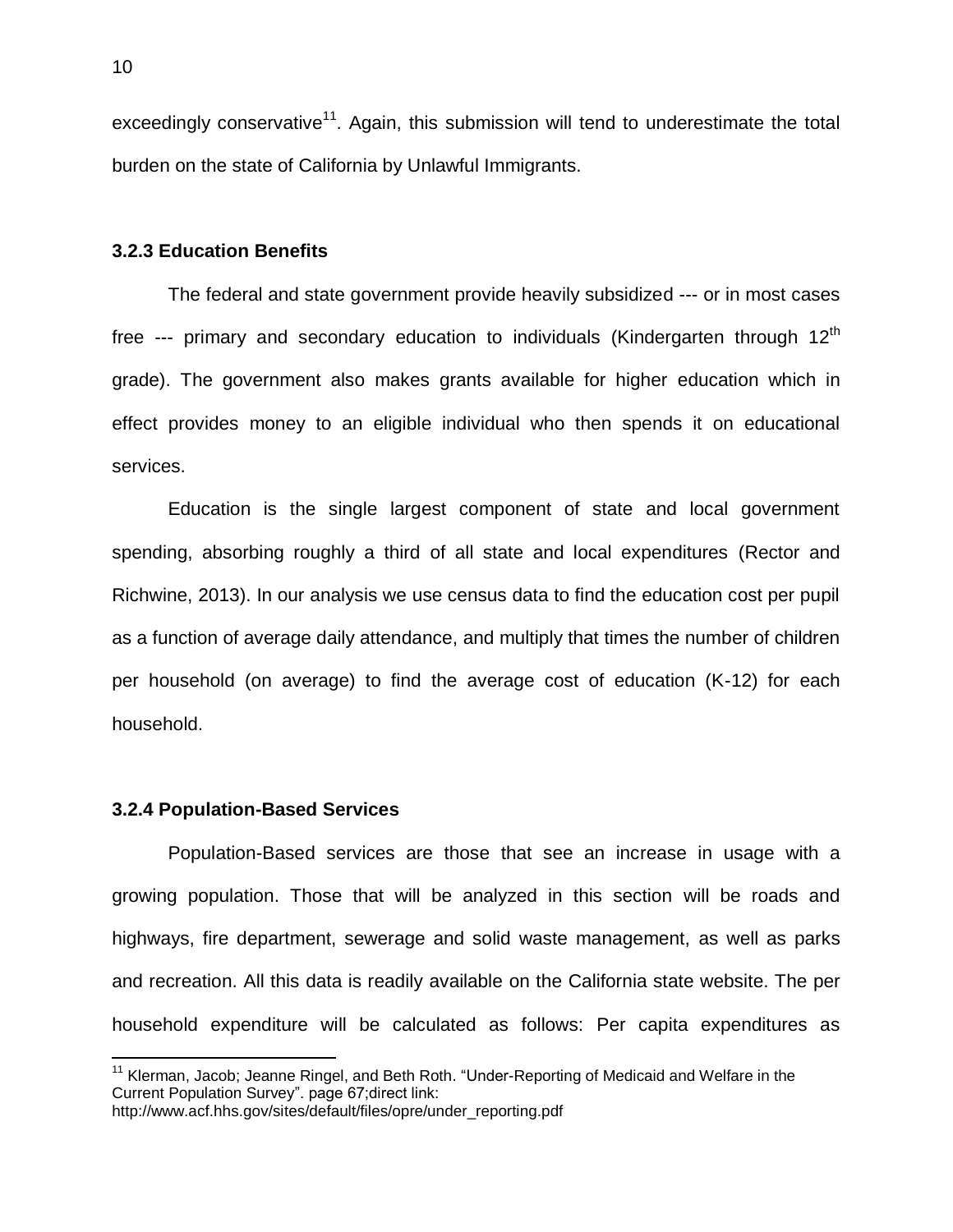reported by the state times the number of individuals in each household. A similar method is used in the Rector and Richwine (2013) paper, however our own proportions will be used --- instead of directly citing Rector and Richwine (2013) estimates --because California has a relatively large unlawful immigrant population proportion and thus we expect California estimates to be greater than those found in nation-wide estimates of the Rector and Richwine (2013) paper.

### **3.3 Tax Revenue Received from Unlawful Immigrants**

With \$210 billion in total tax revenue, California is the largest government revenue contributor in the nation; for perspective, the next closest state is New York with a \$150 billion in total direct revenue<sup>12</sup> (CPS, 2011). Distributing the correct portion of taxes to individual unlawful immigrant households is an arduous and tedious process and therefore many of the numbers present are *rough* estimates unless otherwise stated. An attempt has been made to use extremely conservative numbers and therefore, unless otherwise stated, taxes paid by unlawful immigrants are assumed to be over-estimates. This paper researches state specific taxes such as income tax, payroll taxes, property tax and taxes from consumption. Going beyond conventional taxes, we turn to Rector and Richwine (2013) for per household estimates.

### **3.3.1 Income Tax and Payroll Taxes**

<sup>&</sup>lt;sup>12</sup> CPS (2011). State and Local Government Finances; direct link: [http://www.census.gov/govs/local/;](http://www.census.gov/govs/local/) keep in mind the CPS data is taken from the previous year so a report released in 2011 represents the year 2010.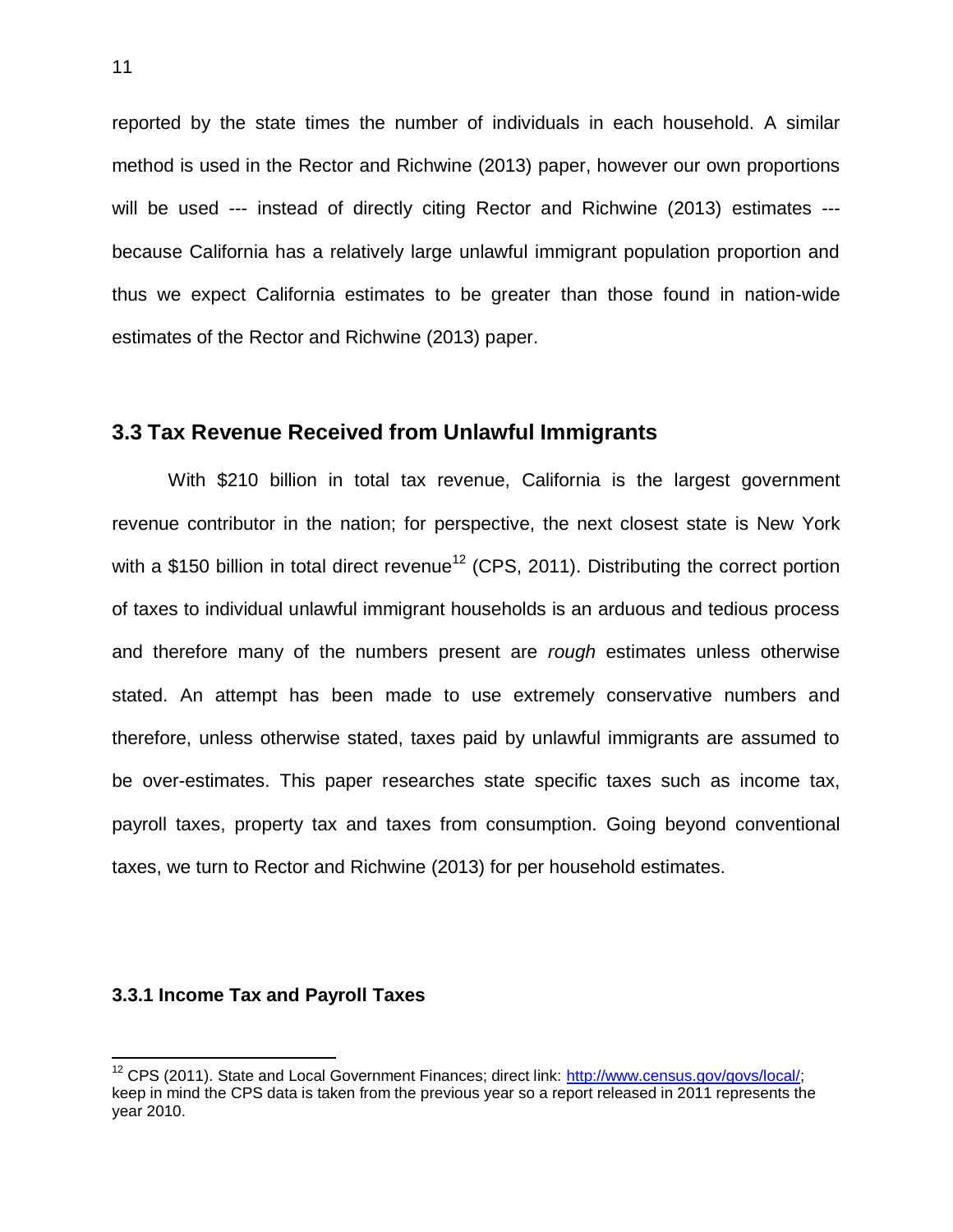Income taxes paid are based on education level of foreign born, noncitizen immigrants. The education levels used are "Less than high school graduate", "High school graduate", "some college", and "bachelor's degree or more". Each education level will be assigned an average income based on CPS data and from that the income and payroll tax will be calculated using the California and Federal tax rates. It also should be noted that many illegal immigrants work off the books. In line with current research, this paper estimates they typically work 55% on the books 45% off the books, which will lead us to conclude they are paying less in taxes per household than they would be if they were legally in the country<sup>13</sup>.

#### **3.3.2 Common Taxes from Consumption**

Analysis of consumption tax estimates are based on the average expenditures found in the CEX (Consumer Expenditures Survey). For instance, average dollar amount on gas spent for a California resident will be used to find gas taxes paid to the state and federal government.

#### **3.3.3. Disposable Income**

Finally, the income after the income tax, payroll tax, property tax, and common consumption expenditures --- often called the disposable income or income after taxes and compulsory payments<sup>14</sup> --- will be applied to the California sales tax rate to gain an estimate on sales taxes paid by each household.

# **4. Empirical Analysis**

 $13$  Steven A. Camarota, The High Cost of Cheap Labor: Illegal Immigration and the Federal Budget, Center for Immigration Studies, August 2004, p. 17

<sup>&</sup>lt;sup>14</sup> For a complete definition see:<http://www.britannica.com/EBchecked/topic/165882/disposable-income>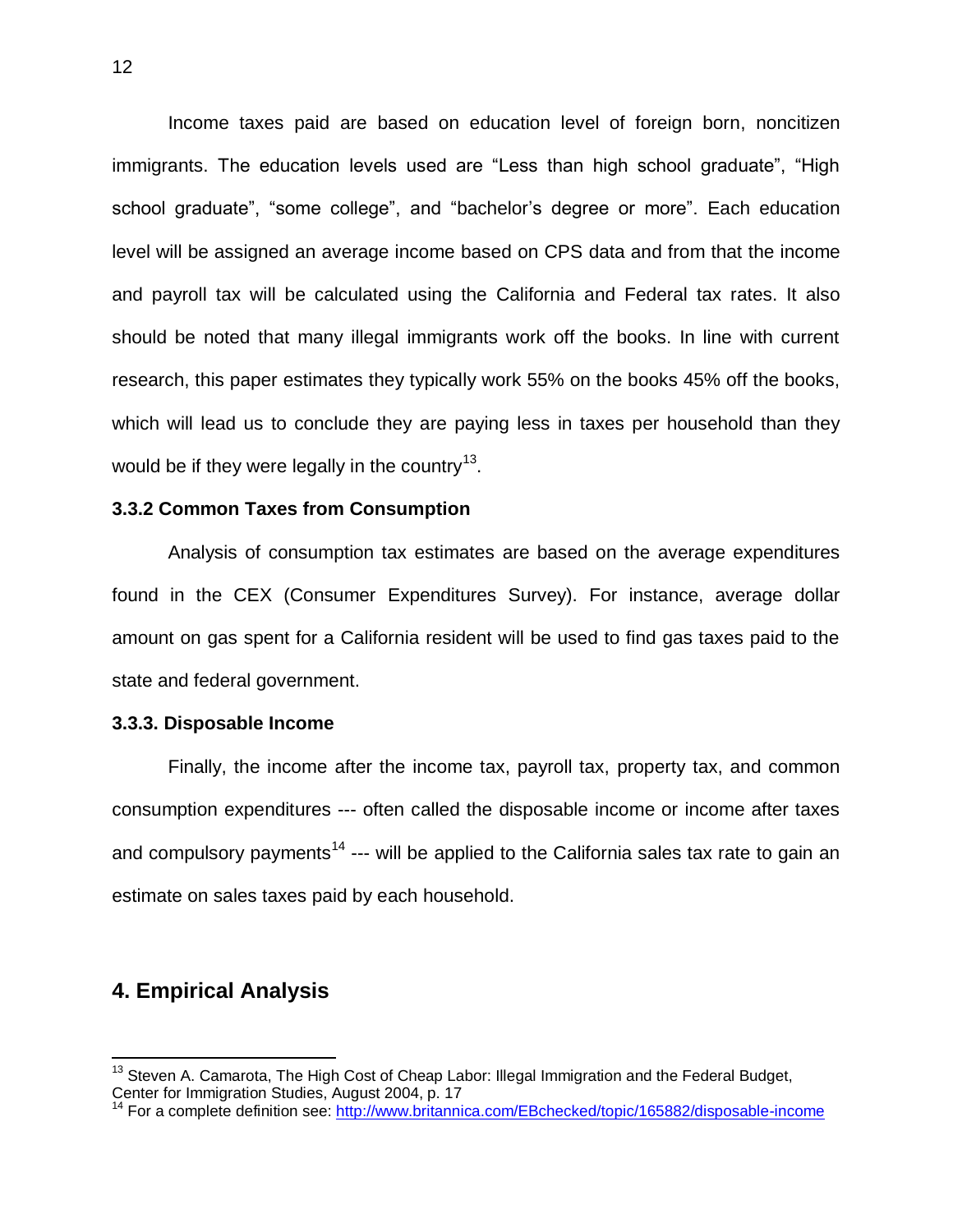## **4.1 Means-Tested Benefits Received**

In table 2, we find the means-tested benefits received by unlawful immigrants in California. What may be initially shocking is the large sum Medicaid pays to treat unlawful immigrants. However, we must take into account that contained within this sum is both emergency medical care used by unlawfuls (where the largest cost is child births) as well as full Medicaid benefits received by children on unlawful immigrants who were born in the U.S. and thus legal citizens. This cost must be included in our analysis of unlawful immigrants because these children would not reside in the U.S. if their parents had not chosen to enter in the nation unlawfully.

| <b>Data Source</b>                       | <b>Benefit</b> | <b>Calculations used</b>                                                                   | <b>Aggregate</b><br><b>Expenditures</b> | Per<br><b>Household</b><br><b>Expenditures</b> |
|------------------------------------------|----------------|--------------------------------------------------------------------------------------------|-----------------------------------------|------------------------------------------------|
| Martin and<br>Ruark (2010) <sup>15</sup> | Medi-Cal       | <b>Total Expenditures on</b><br>Unlawful Immigrants divided<br>by number of households.    | \$434,400,000                           | \$568                                          |
| $\omega$                                 | Medicaid       | <b>Total Expenditures on</b><br>Unlawful Immigrants divided<br>by number of households.    | \$2,486,800,00<br>0                     | \$3,251                                        |
| Rector and<br>Richwine<br>(2013)         | Food Stamps    | <b>Total Spending times</b><br>unlawful immigrant<br>household share of program<br>in CPS. | <b>NA</b>                               | \$941                                          |
| $\omega$                                 | School Lunch   | $\omega$                                                                                   | <b>NA</b>                               | \$399                                          |

#### **Table 2: Means-Tested Benefits Received by Unlawful Immigrants in 2010**

<sup>&</sup>lt;sup>15</sup> Martin and Ruark (2010), "The Fiscal Burden of Illegal Immigrants on United States Tax Payers"; direct link: [http://www.fairus.org/site/DocServer/USCostStudy\\_2010.pdf?docID=4921](http://www.fairus.org/site/DocServer/USCostStudy_2010.pdf?docID=4921)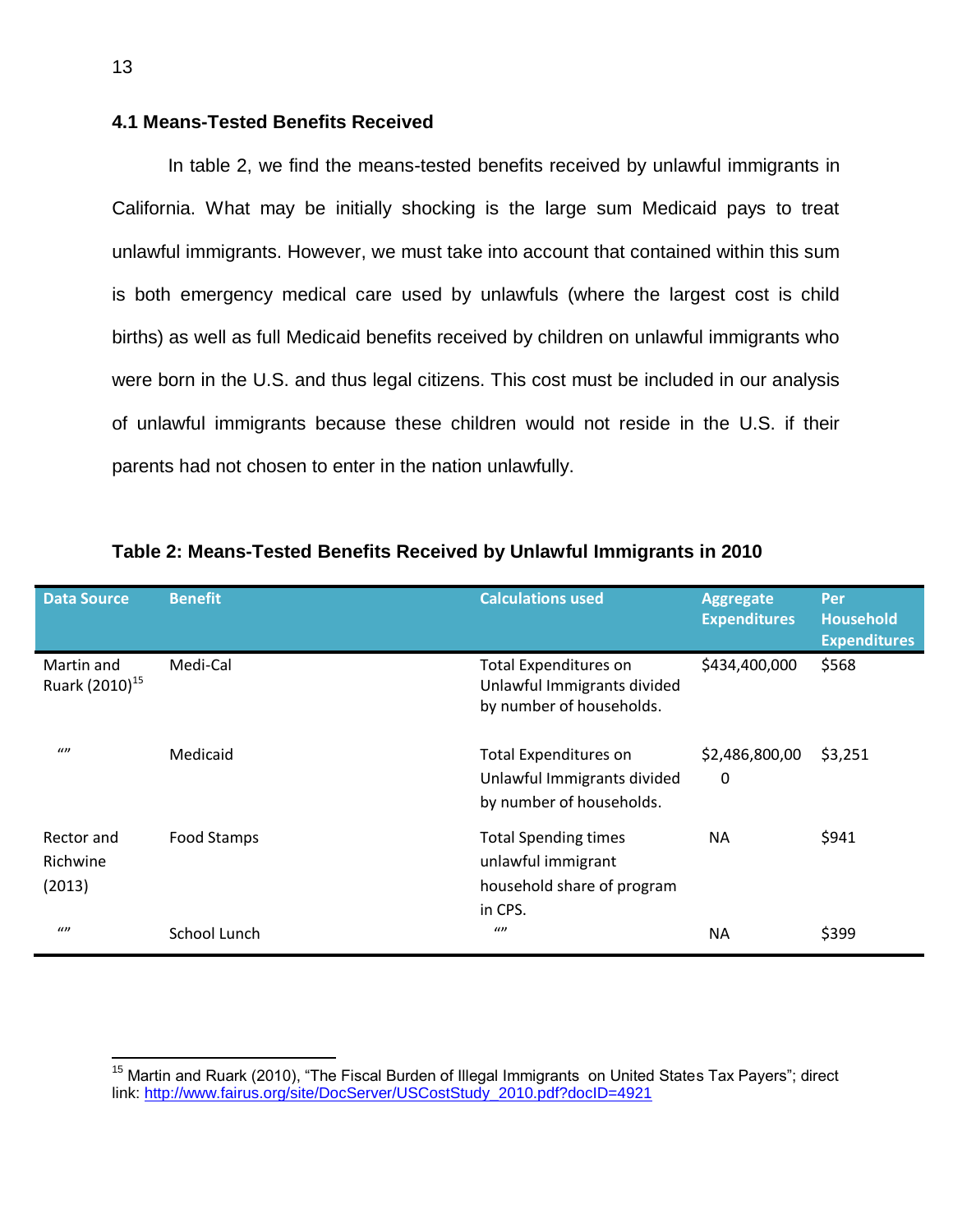| Rector and<br>Richwine(2013)<br>with data from<br>Kaiser Family<br>Foundation <sup>16</sup> | State Children's Health Insurance<br>Program | Total state spending times<br>unlawful immigrant share of<br>program expenditures in the<br>CPS.                             | \$1,767,390,20 | \$261   |
|---------------------------------------------------------------------------------------------|----------------------------------------------|------------------------------------------------------------------------------------------------------------------------------|----------------|---------|
| $\omega$                                                                                    | Women, Infants and Children Program          | $\iota$                                                                                                                      | <b>NA</b>      | \$247   |
| $\omega$                                                                                    | <b>Community Health Centers</b>              | <b>Total Spending times</b><br>unlawful immigrant group<br>share of overall means-<br>tested welfare spending in<br>the CPS. | <b>NA</b>      | \$156   |
|                                                                                             |                                              | <b>Total Household Means-</b>                                                                                                |                | \$5,823 |
|                                                                                             |                                              | <b>Tested Benefits</b>                                                                                                       |                |         |

## **4.2 Education Benefits Received**

| rable 5: Equeation Benefits Received by Uniawiul Immigrants in 2010 |                                       |                                         |                       |                                                  |  |
|---------------------------------------------------------------------|---------------------------------------|-----------------------------------------|-----------------------|--------------------------------------------------|--|
| <b>Data Source</b>                                                  | <b>Benefit</b>                        | <b>Aggregate</b><br><b>Expenditures</b> | <b>Per Pupil Cost</b> | - Per<br><b>Household</b><br><b>Expenditures</b> |  |
| U.S. Census Bureau <sup>17</sup>                                    | Elementary and<br>Secondary<br>School | \$68,149,357,000                        | \$9,375               | \$19,688                                         |  |

# **Table 3: Education Benefits Received by Unlawful Immigrants in 2010**

*Note:* Per household expenditures is calculated as per pupil cost times average number of children per household from Table 1.

This paper's education estimation will be an overestimate due to the high dropout rate of immigrants in the California education system. Based on data from the Census Bureau, the Center for Immigration Studies found that 43% of immigrants in the

 $\overline{a}$  $16$  State Health Facts: Total CHIP Expenditures gathered from Kaiser Family Foundation; direct link: <http://kff.org/other/state-indicator/total-chip-spending/>

<sup>&</sup>lt;sup>17</sup> Dixon (2012), "Public Education Finances: 2010". Government Division Reports by U.S. Department of Commerce; direct link:<http://www2.census.gov/govs/school/10f33pub.pdf>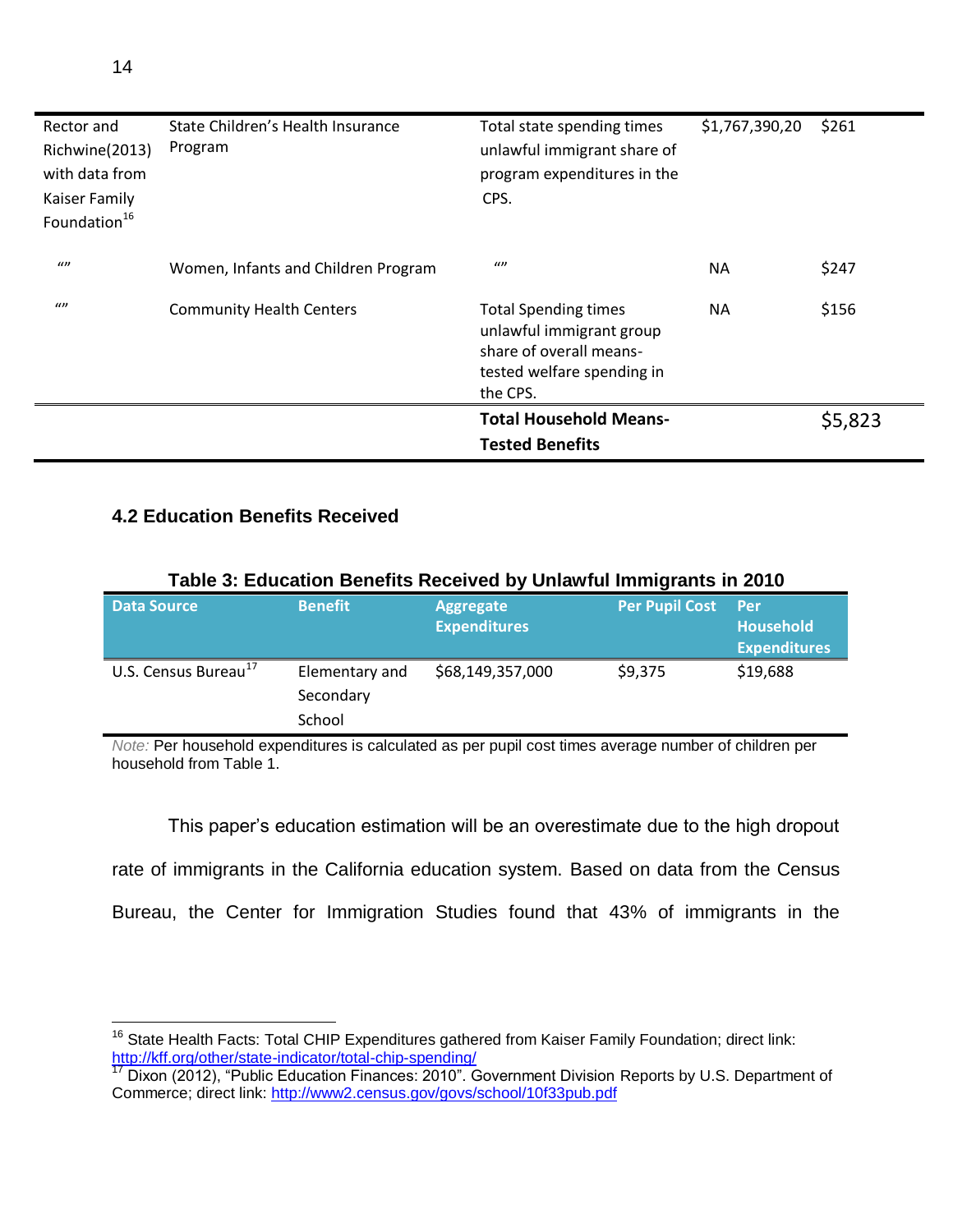California labor force are high school drop outs<sup>18</sup>. Overall, Rector and Richwine (2013) found that only 10% of unlawful immigrants have a college degree with just over 75% having *only* a high school diploma.

Many proponents of unlawful immigration justify the largely subsidized education to unlawfuls as acceptable because the educated children are likely to earn more than their parents and become tax contributors. However a study by the National Center for Educational Statistics (NCES) would suggest differently<sup>19</sup>. For children with parents who did not attend college, 87% were likely to enter the workforce without any college education. In the case of the elementary and secondary school education, it is important to remember that is just that: the lowest form of education offered in the U.S. In the same NCES study, 94% of the children who grew up with no college education would be in the lowest socioeconomic quartile by the age of 25 (Jeffery et al, 2002, p.43).

### **4.3 Population-Based Benefits Received**

To complete our survey of the fiscal cost unlawful immigrants impose on the state of California we turn to table 4 for the population-based expenditures born on the state.

<sup>&</sup>lt;sup>18</sup> Camarota and Zeigler (2010), "A State Transformed: Immigration and the New California". Center for Immigration Studies; direct link[: https://cis.org/california-education](https://cis.org/california-education)

 $19$  Jeffery Owings et al (2002), "Coming of Age in the 1990's: The Eighth-Grade Class of 1982 12 Years Later". National Center for Education Statistics; direct link:<http://nces.ed.gov/pubs2002/2002321.pdf>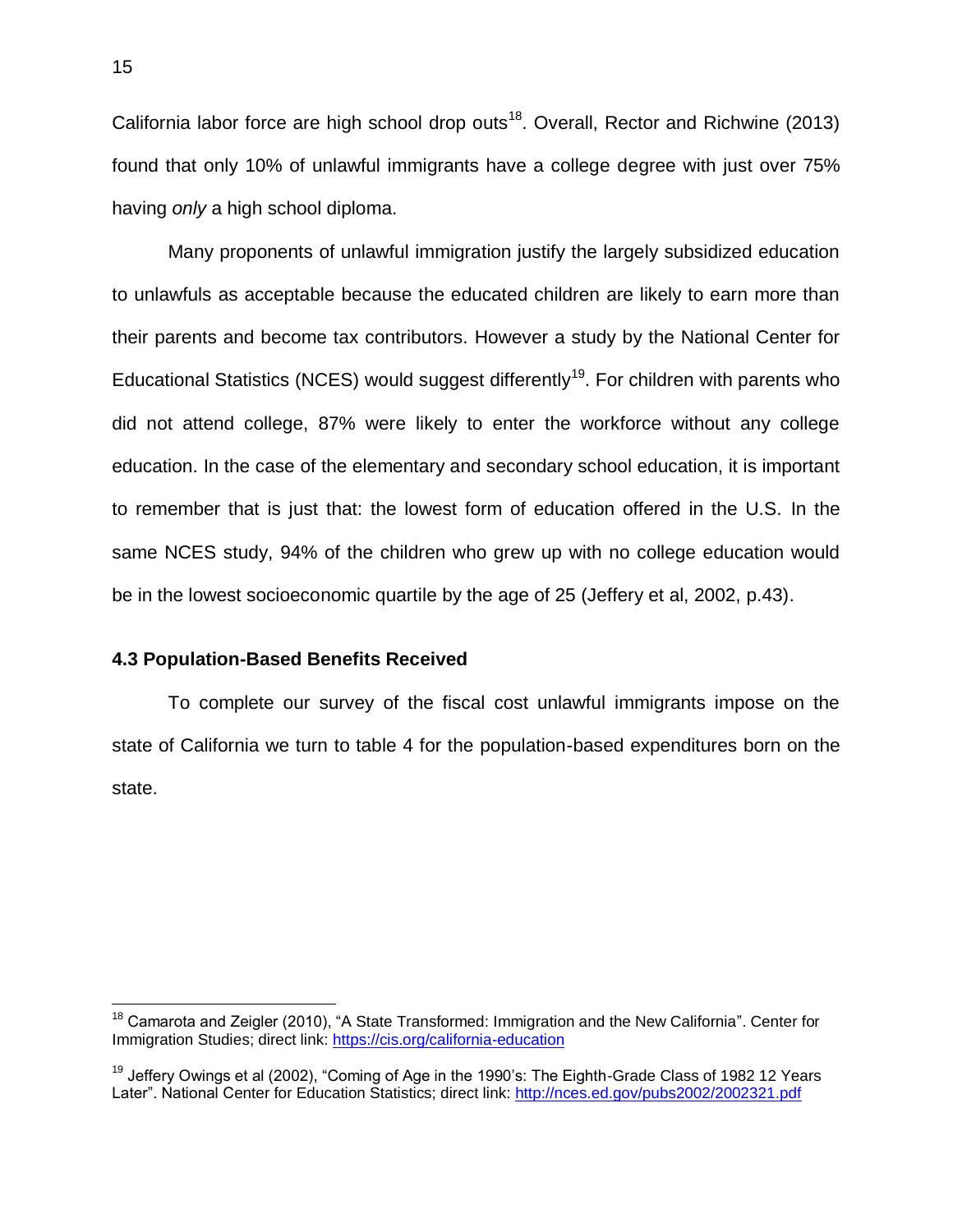| <b>Source</b>                                                | Program                                     | <b>Calculations used</b>                                                                                                                   | <b>Aggregate</b><br><b>Expenditures</b>      | Per<br><b>Household</b><br><b>Expenditures</b> |
|--------------------------------------------------------------|---------------------------------------------|--------------------------------------------------------------------------------------------------------------------------------------------|----------------------------------------------|------------------------------------------------|
| CPS (2011)                                                   | Highways, Roads, Inland<br>Ports            | Per Capita Expenditures times<br>number of adults in Unlawful<br>household                                                                 | \$17,887,400,000                             | \$768                                          |
| $\iota$                                                      | <b>Transit Utilities</b>                    | $\omega$                                                                                                                                   | \$9,634,300,000                              | \$413                                          |
| $\omega$                                                     | <b>Parking Facilities</b>                   | $\omega$                                                                                                                                   | \$302,400,000                                | \$13                                           |
| $\omega$                                                     | Police                                      | Per Capita Expenditures times<br>number of persons in Unlawful<br>Immigrant Household                                                      | \$14,846,200,000                             | \$1,474                                        |
| $\iota$                                                      | Fire Projection                             | $\iota$                                                                                                                                    | \$6,776,500,000                              | \$673                                          |
| $\omega$                                                     | Courts and Justice                          | $\iota$                                                                                                                                    | \$8,965,600,000                              | \$890                                          |
| $\iota$                                                      | Waste and Waste Water<br>Management         | $\iota$                                                                                                                                    | \$9,893,500,000                              | \$983                                          |
| $\iota$                                                      | <b>Parks and Recreation</b>                 | $\iota$                                                                                                                                    | \$5,951,400,000                              | \$591                                          |
| <b>CPS</b><br>$(2011)$ ,<br>Rector and<br>Richwine<br>(2013) | Gas, Water and Electric<br><b>Utilities</b> | Aggregate expenditures times<br>group share of utility consumption<br>in the CEX (calculated to be 2%)<br>divided by number of households. | \$14,045,500,000                             | \$276                                          |
|                                                              |                                             |                                                                                                                                            | <b>Total Household</b><br><b>Population-</b> | \$6,081                                        |

# **Table 4: Population-Based Services Received by Unlawful Immigrants in 2010**

*Notes:* (1) Inland Ports are included in our analysis because we assume that a rising population increases the net imports and possible net exports via ocean ports due to an increase in production and consumption. (2) Only adults are assumed to cause wear and tear on Highways and Roads and use public transit systems which will cause a slight underestimate of the true cost as some children of unlawfuls use public school buses. (3) Gas, Water and Electric Utilities differ in calculations used because Unlawful Immigrants use is significantly different from the rest of the population: See Rector and Richwine (2013) Appendix Table A-8.

**Based Benefits**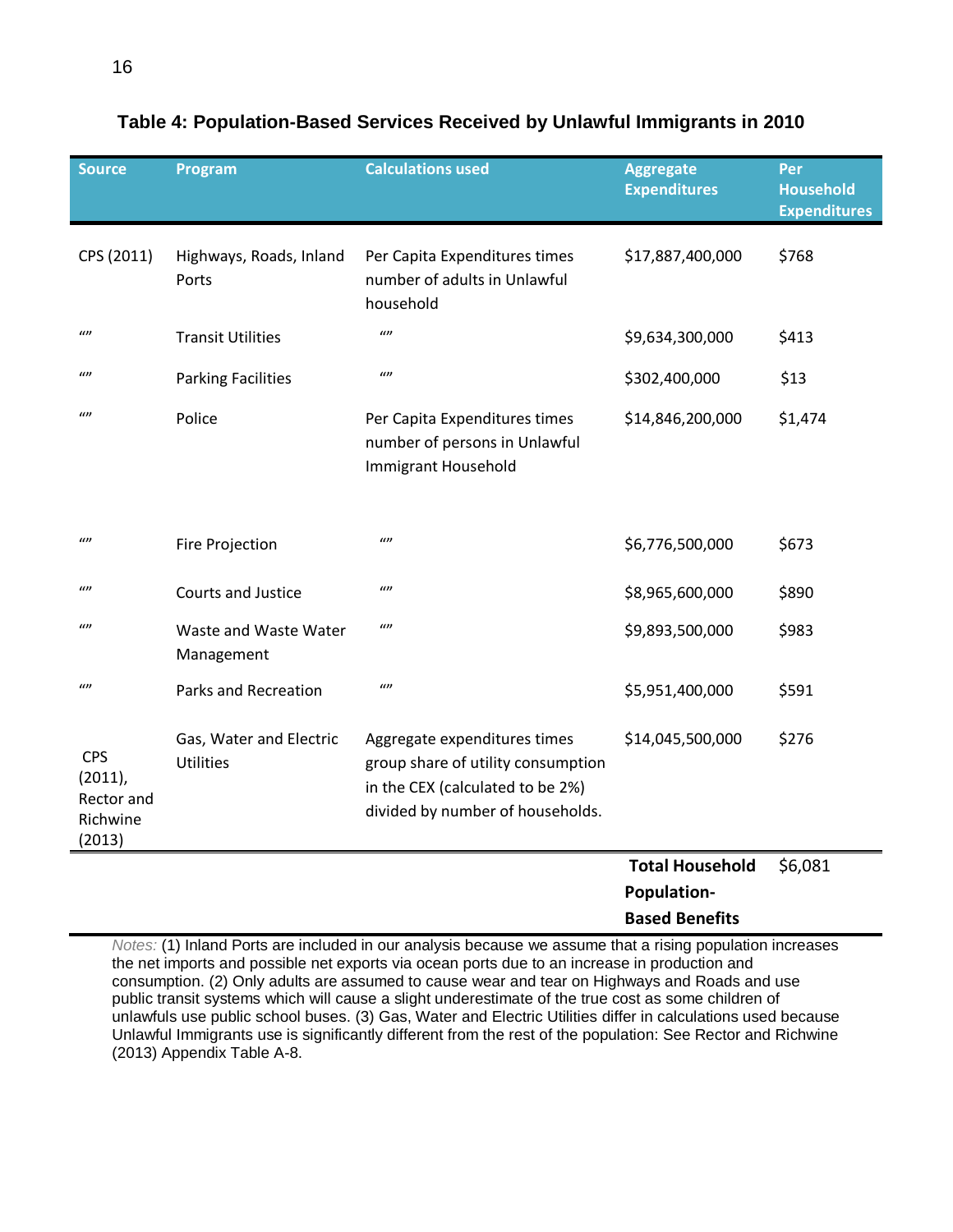Using research methods similar to Rector and Richwine (2013), this paper finds the total population-based services received by an individual unlawful household to be \$6,081 per year. When their methods weren't transparent, a conservative effort has been made when calculating cost per household --- in the case of whether or not to attribute the cost of highways and roads to the children of the household.

Our independent research has estimated total state and federal benefits received by an unlawful immigrant household in California to be \$31,592 per year (including means-tested, educational, and population-based benefits). In contrast Rector and Richwine (2013) had estimated  $$24,721^{20}$ . Discrepancies can be explained by high costs of living and providing services in California as well as the presence of programs that are friendly to unlawful immigrants in the state such as Cal-Works and Medi-Cal. In order to complete the picture of the fiscal deficit required to support unlawful immigrants in California, we turn to taxes paid by these immigrants.

#### **4.3 Taxes Paid**

 $\overline{a}$ 

To calculate taxes paid we begin with Rector and Richwine (2013) education profile for unlawful immigrants. They find that 50.7% of the group population have less than high school graduate, 26.6% have a high school graduate, 12.8% have some college and 9.9% have a bachelor's degree or more<sup>21</sup>. Applying these proportions to our

 $^{20}$  Refer to Rector and Richwine (2013) Appendix Table A-8.

<sup>&</sup>lt;sup>21</sup> Please note this profile is very similar to what the census bureau found a decade prior in their report "Profile of the Foreign-Born Population in the United States: 2000". In their report analyzing non-citizens, a similar socioeconomic group to unlawful immigrants, they found the proportions to be 40.2%, 23.9%, 13.9%, and 22.0% for "less than high school graduate", "high school graduate". "some college", "bachelor's degree or more" respectively. Accounting for the large influx of uneducated Mexican immigrants over the course of the last decade into California, Arizona and Texas would lead to the decrease in the number of college graduates and increase the number of those without a high school education that we are observing.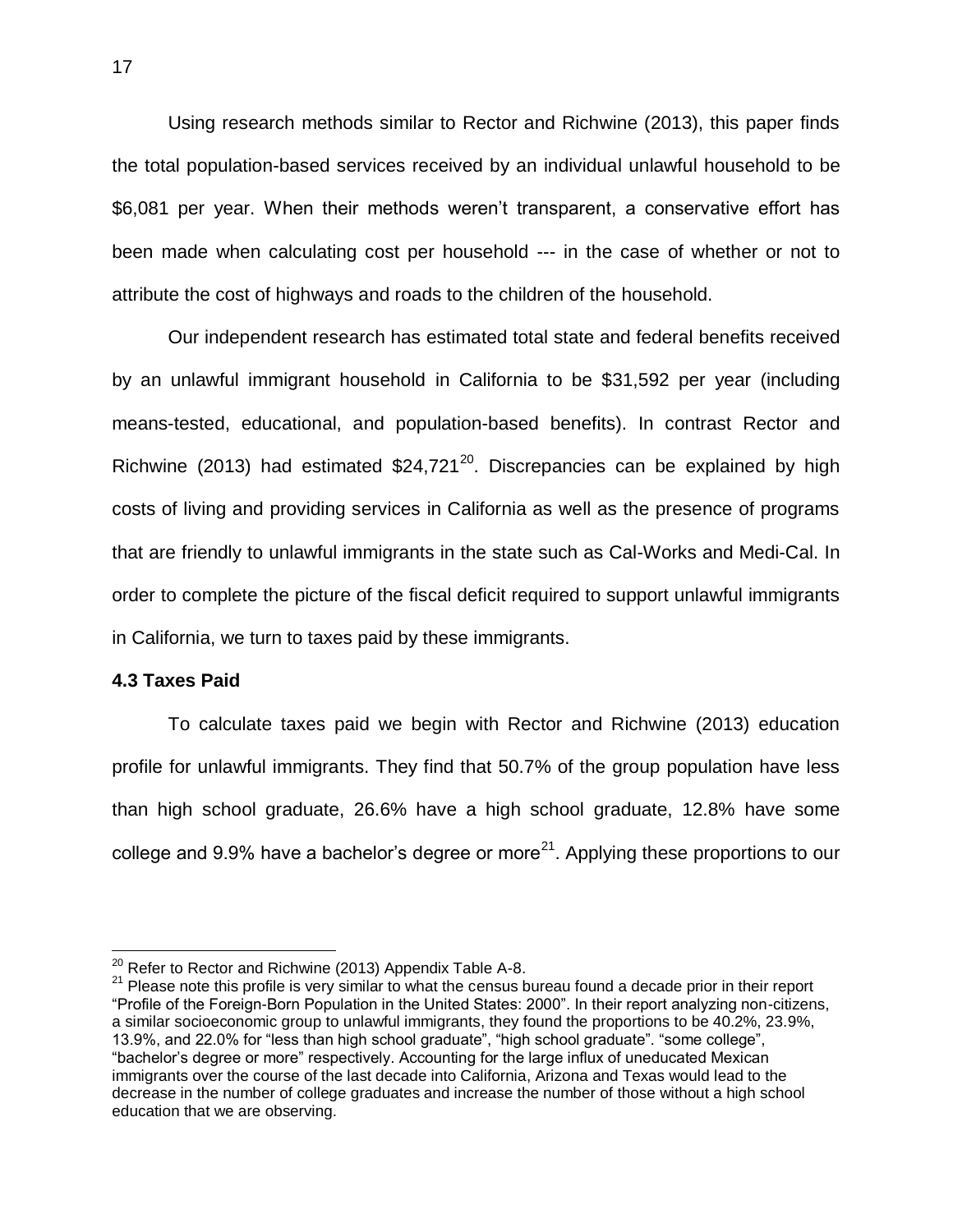earner population in California, 1,223,784 (number of earners per household times number of households), in Table 1 gives us a starting population to calculate taxes paid.

| rapic 0. Taxco r aiu by Omawiai miningranto in Zoro                          | Less than<br>high school<br>graduate | <b>High school</b><br>graduate | <b>Some college</b> | <b>Bachelor's</b><br>degree or<br>more |
|------------------------------------------------------------------------------|--------------------------------------|--------------------------------|---------------------|----------------------------------------|
| <b>Population Size:</b>                                                      | 620,458                              | 325,527                        | 156,644             | 121,154                                |
| Average Yearly Earnings <sup>22</sup>                                        | \$23,088                             | \$32,552                       | \$38,168            | \$59,488                               |
| California Income Tax <sup>23</sup> :                                        | \$572.21                             | \$1,092.33                     | \$1,466.59          | \$3,390.87                             |
| Federal Income Tax:                                                          | \$3,044.45                           | \$4,464.05                     | \$5,723.25          | \$11,053.25                            |
| Payroll Tax <sup>24</sup> :                                                  | \$1,431.47                           | \$2,018.22                     | \$2,366.42          | \$3,688.26                             |
| Disposable Income:                                                           | \$18,039.93                          | \$24,977.40                    | \$28,611.74         | \$41,355.62                            |
| <b>Housing Expenses:</b><br>(30% of disposable income used) <sup>25</sup>    | $-$ \$5,411.98                       | $- $7,493.22$                  | $-$ \$8,583.52      | $- $12,406.69$                         |
| Property Tax as a proportion of rent<br>$(1.6\%)^{26}$                       | \$86.59                              | \$119.89                       | \$137.34            | \$198.51                               |
| <b>Gasoline Expenditures</b><br>$(4.4\% \text{ of disposeable income})^{27}$ | \$793.76                             | \$1,099.01                     | \$1,258.92          | \$1,819.65                             |

|  | Table 5: Taxes Paid by Unlawful Immigrants in 2010 |
|--|----------------------------------------------------|
|  |                                                    |

 $^{22}$  Bureau of Labor Statistics. "Usual Weekly Earnings of Wage and Salary Workers Fourth Quarter 2010". page 13; Median quartile used; direct link:

[http://www.bls.gov/news.release/archives/wkyeng\\_01202011.pdf](http://www.bls.gov/news.release/archives/wkyeng_01202011.pdf)

<sup>23</sup> 2010 California Tax Rates and Exemptions. *ftb.ca.gov*. Retrieved March 14, 2014; direct link: [https://www.ftb.ca.gov/forms/2010\\_California\\_Tax\\_Rates\\_and\\_Exemptions.shtml](https://www.ftb.ca.gov/forms/2010_California_Tax_Rates_and_Exemptions.shtml)

 $^{24}$  Payroll tax covers social security, unemployment and disability insurance. The rate applied here is .062 of gross income.

 $^{25}$  Schwartz and Wilson (2006). "Who Can Afford To Live in a Home?: A look at data from the 2006 American Community Survey". page 1; direct link: [http://www.census.gov/hhes/www/housing/special](http://www.census.gov/hhes/www/housing/special-topics/files/who-can-afford.pdf)[topics/files/who-can-afford.pdf](http://www.census.gov/hhes/www/housing/special-topics/files/who-can-afford.pdf)

<sup>26</sup> Gallagher, Mary. "The Average Property Tax Rates in California". *homeguides.sfgate.com*. Retrieved March 14, 2014; direct link: [http://homeguides.sfgate.com/average-property-tax-rates-california-](http://homeguides.sfgate.com/average-property-tax-rates-california-51758.html)[51758.html](http://homeguides.sfgate.com/average-property-tax-rates-california-51758.html)

<sup>27</sup> CEX (2012) "Consumer Expenditure Survey 2010". Page 3; direct link: <http://www.bls.gov/cex/csxann10.pdf>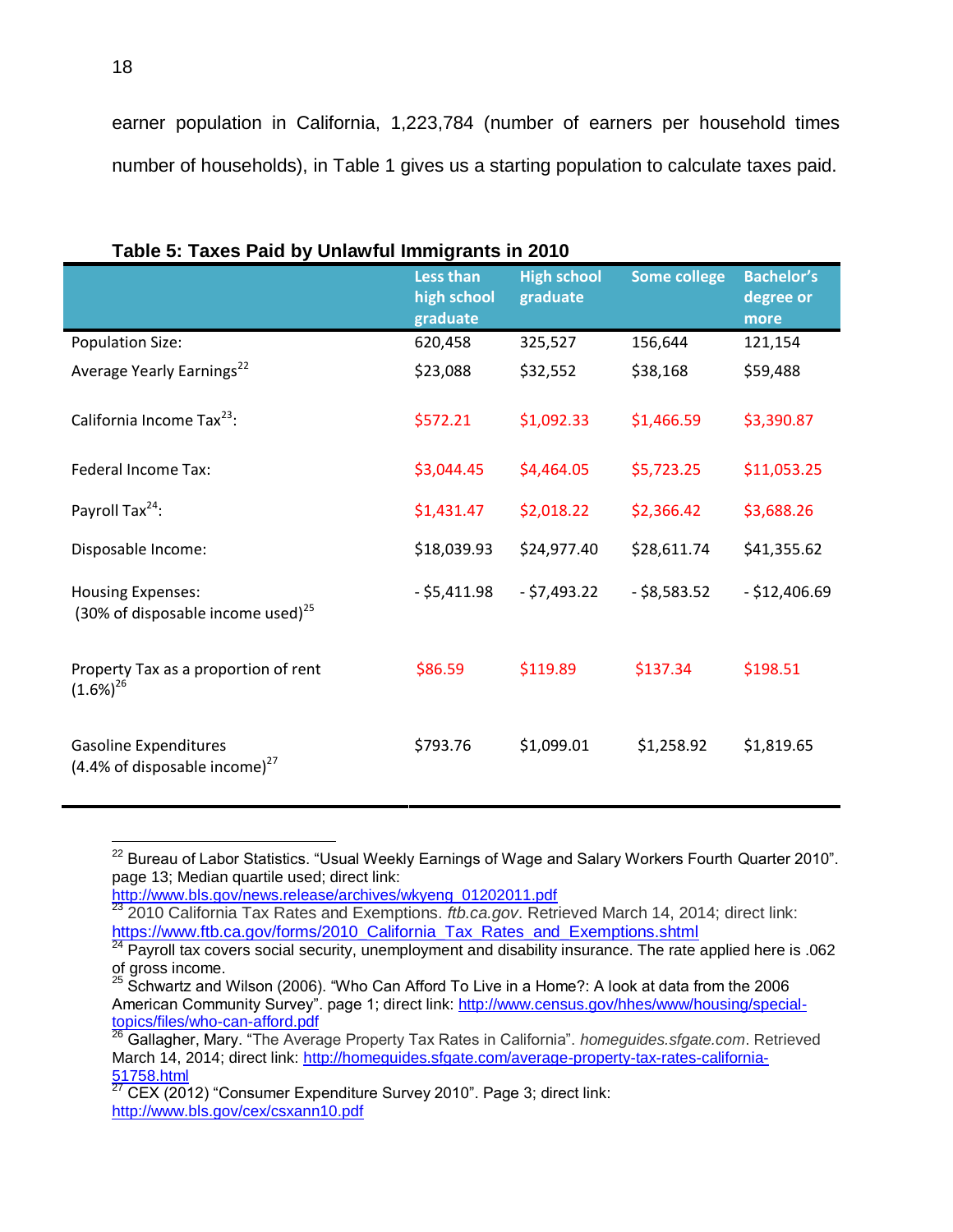| <b>Average Gas Tax:</b><br>(Gasoline Expenditures divided by<br>average per gallon price [2010] times<br>California gas tax per gallon $(5.401)^{28}$ | \$96.84     | \$134.07    | \$153.58    | \$221.99    |
|-------------------------------------------------------------------------------------------------------------------------------------------------------|-------------|-------------|-------------|-------------|
| Remaining Income:                                                                                                                                     | \$11,834.19 | \$16,385.17 | \$18,769.30 | \$27,129.28 |
| Less food purchased for home preparation<br>(CEX, 2012)                                                                                               | $-53,624$   | $-53,624$   | $-53,624$   | $-53,624$   |
|                                                                                                                                                       |             |             |             |             |
| Sales Tax estimate on remaining income<br>$(8.25\% \text{ rated})^{29}$                                                                               | \$677.34    | \$1052.80   | \$1,249.49  | \$1,939.19  |
| <b>Total Taxes Paid</b>                                                                                                                               | \$5,908.90  | \$8,881.36  | \$11,096.67 | \$20,492.07 |

*Source:* Tax numbers in red. Separate filings for earners are used for both Federal and California income tax to preserve conservative numbers on taxes paid. Food purchased for home preparation is purchased from a farmers market or grocery store and is not taxed in California, thus we remove this cost to finalize the income used to estimate sales tax.

We now have tax contributions per contributor based on education level. It is important to notice that only when we start moving toward the more educated individuals does a household start to become a net tax contributor. As noted previously, immigrants tend to work off the books around 45% of the time and therefore don't pay income or payroll tax. Should they be legalized, we would see an increase their tax contributions by \$2,271.66 – \$8,159.57 depending on education level.

To finish the fiscal distribution analysis it is necessary to find average contributions net average benefits received. For this reason, we take a weighted average using Rector and Richwine (2013) proportions of the total taxes paid above and

 $^{28}$  The California Energy Commission. "California Average Weekly Retail Gasoline Prices". Retrieved March 14, 2014; direct link: [http://energyalmanac.ca.gov/gasoline/retail\\_gasoline\\_prices.html#2010](http://energyalmanac.ca.gov/gasoline/retail_gasoline_prices.html#2010) <sup>29</sup> California State Board of Equalization. "History of Statewide Sales and Use Tax Rates". *boe.ca.gov.*  Retrieved March 13, 2014; direct link:<https://www.boe.ca.gov/sutax/taxrateshist.htm>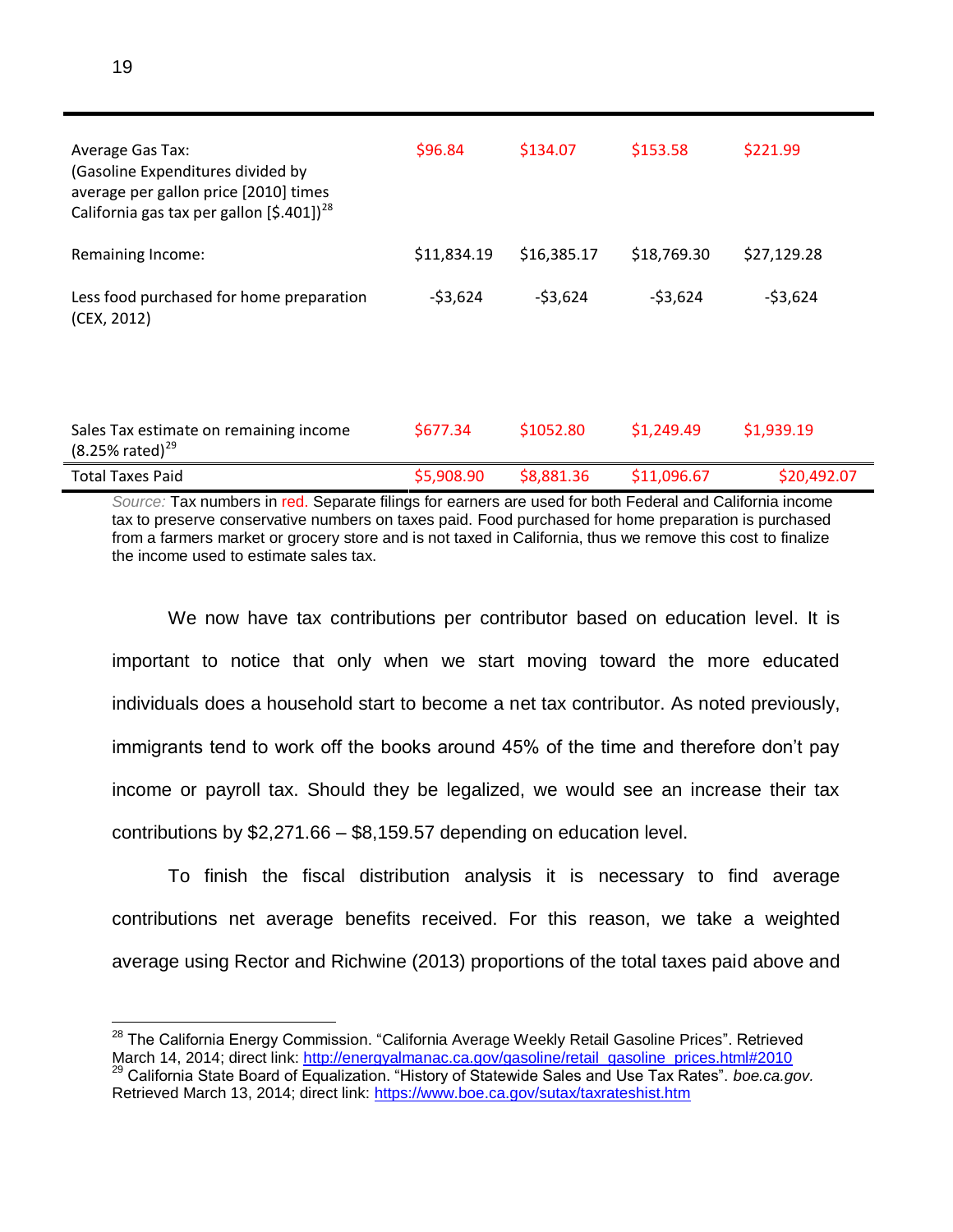multiply it by 1.6 average earners per household to get an average household tax contribution of \$14,091.75.

Thus our average immigrant household with 2.1 children and 1.6 earners receiving \$31,592 in benefits and paying \$14,091.75 in taxes places a \$17,500.25 tax burden on the state (please note Rector and Richwine find this number to be \$14,387). As a closing note, the on-the-books/off-the-books distinctions would not change the fact that a deficit is required to support immigration of the unlawful workers in our profile.

## **5. Conclusion and Closing Comments**

Proponents of unlawful immigrants residing in the United States cite an increase in GDP due to the increase in production they provide. This study has shown that this increase in GDP is *leveraged* production. The state of California is increasing its GDP by running a net fiscal deficit for this socioeconomic group. In order to continue its support, funds must be taken from programs that benefit lawful citizens and/or the state must increase the tax burden on its constituents.

The United States is the Shangri-La for immigrants all over the world. For this reason it is very selective in whom it allows to immigrate into the country. Allowing large numbers of fiscally dependent, unlawful individuals to enter and reside in the country undermines the selectivity used to allow legal immigration. The California tax payer is already overburdened --- with California approaching the most expensive state in the nation in terms of taxation. This study allows the California voter to focus on political candidates that present the reality of the fiscal burden unlawful immigrants imposes on its citizens.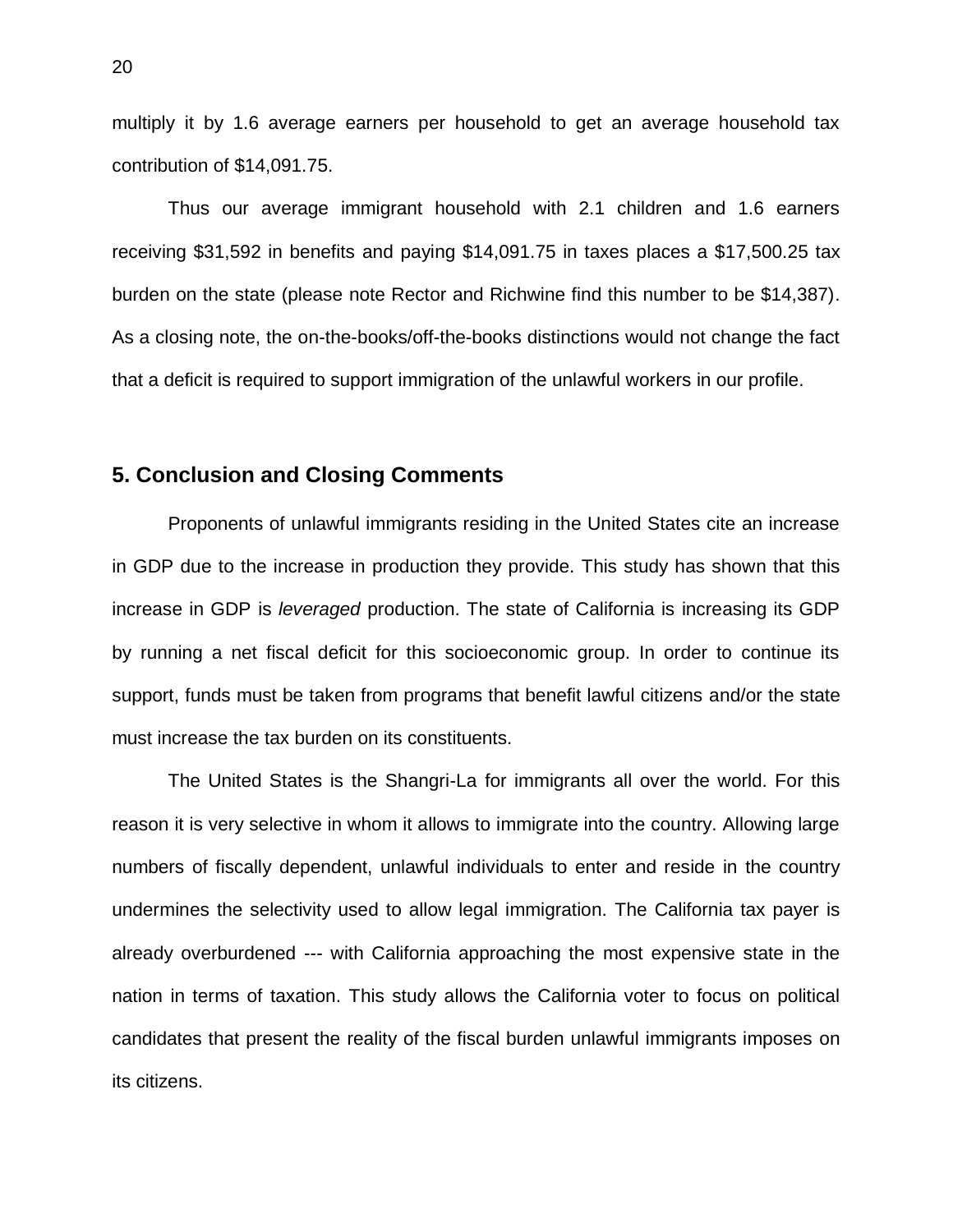# **Work Cited**

- Smith (1997). "The New Americans: Economic, Demographic, and Fiscal Effects of Immigration". National Academy of Science.
- Hoeffer et al (2011). Estimates of the Unauthorized Immigrant Population Residing in the United States: January 2011". Department of Homeland Security. [<https://www.dhs.gov/xlibrary/assets/statistics/publications/ois\\_ill\\_pe\\_2011.pdf>](https://www.dhs.gov/xlibrary/assets/statistics/publications/ois_ill_pe_2011.pdf)

Hinojosa-Ojeda (2010). "Raising the Floor for American Workers:The Economic Benefits of Comprehensive Immigration Reform". Center For American Progress.

Borjas (2003). "The Labor Demand Curve Is Downward Sloping: Reexamining The Impact of Immigration on the Labor Market". National Bureau of Economic Research [<http://www.nber.org/papers/w9755.pdf>](http://www.nber.org/papers/w9755.pdf)

Rector, Robert and Jason Richwine (2013). The Heritage Foundation. "The Fiscal Cost of Unlawful Immigrants and Amnesty to the U.S. Taxpayer". [<http://www.heritage.org/research/reports/2013/05/the-fiscal-cost-of-unlawful](http://www.heritage.org/research/reports/2013/05/the-fiscal-cost-of-unlawful-%09immigrants-and-amnesty-to-the-us-taxpayer)[immigrants-and-amnesty-to-the-us-taxpayer>](http://www.heritage.org/research/reports/2013/05/the-fiscal-cost-of-unlawful-%09immigrants-and-amnesty-to-the-us-taxpayer)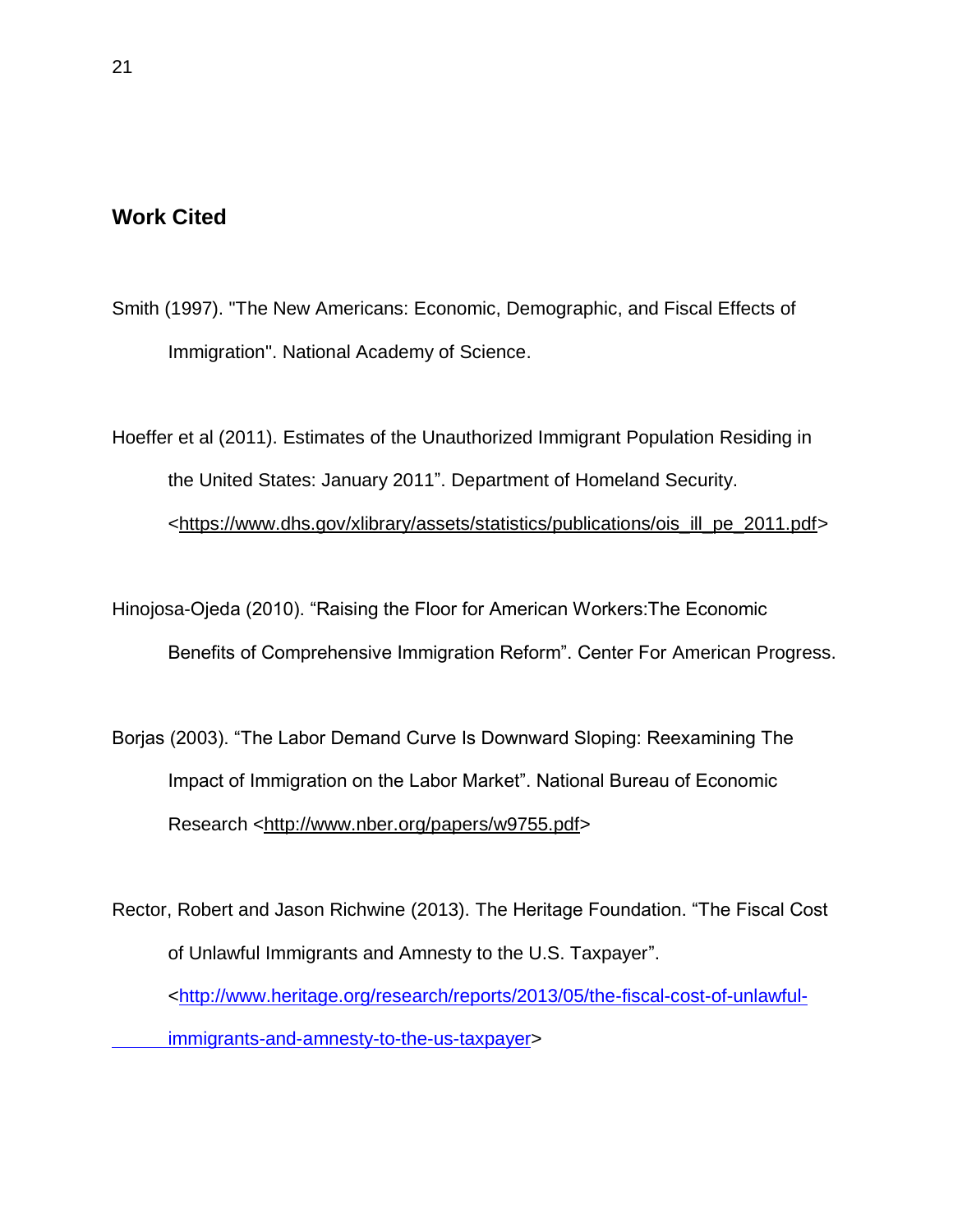- IRS (2009). "Actions Are Needed to Ensure Proper Use of Individual Taxpayer Identification Numbers and to Verify or Limit Refundable Credit Claims" [<http://www.treasury.gov/tigta/auditreports/2009reports/200940057fr.pdf>](http://www.treasury.gov/tigta/auditreports/2009reports/200940057fr.pdf)
- Klerman, Jacob; Jeanne Ringel, and Beth Roth (2005). "Under-Reporting of Medicaid and Welfare in the Current Population Survey". page 67 [<http://www.acf.hhs.gov/sites/default/files/opre/under\\_reporting.pdf>](http://www.acf.hhs.gov/sites/default/files/opre/under_reporting.pdf)
- CPS (2011). State and Local Government Finances. Retrieved March 09, 2014. [<http://www.census.gov/govs/local/>](http://www.census.gov/govs/local/)
- Steven A. Camarota (2004). "The High Cost of Cheap Labor: Illegal Immigration and the Federal Budget". Center for Immigration Studies. p. 17. [<http://cis.org/High-Cost-o](http://cis.org/High-Cost-)f-Cheap-Labor>

Encyclopedia Britannica: "Disposable Income". Retrieved March 10, 2014.

[<http://www.britannica.com/EBchecked/topic/165882/disposable-income>](http://www.britannica.com/EBchecked/topic/165882/disposable-income)

Martin and Ruark (2010), "The Fiscal Burden of Illegal Immigrants on United States Tax Payers".

[<http://www.fairus.org/site/DocServer/USCostStudy\\_2010.pdf?docID=4921>](http://www.fairus.org/site/DocServer/USCostStudy_2010.pdf?docID=4921)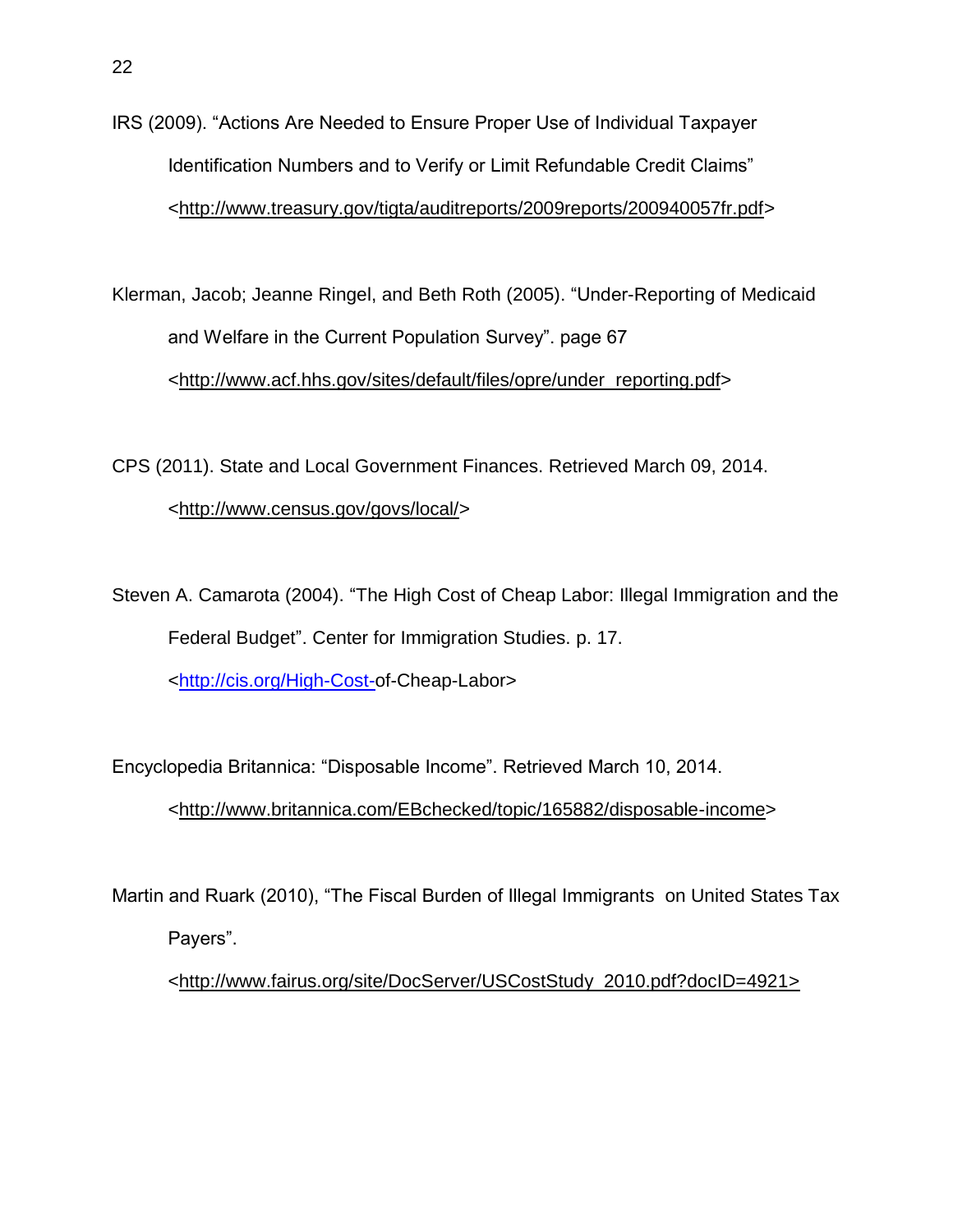Kaiser Family Foundation. "Total Chip Spending. Retrieved March 10, 2014.

## [<http://kff.org/other/state-indicator/total-chip-spending/>](http://kff.org/other/state-indicator/total-chip-spending/)

Dixon (2012), "Public Education Finances: 2010". Government Division Reports by U.S. Department of Commerce; [<http://www2.census.gov/govs/school/10f33pub.pdf>](http://www2.census.gov/govs/school/10f33pub.pdf)

Camarota and Zeigler (2010), "A State Transformed: Immigration and the New California". Center for Immigration Studies; [<https://cis.org/california-education>](https://cis.org/california-education)

Jeffery Owings et al (2002), "Coming of Age in the 1990's: The Eighth-Grade Class of 1982 12 Years Later". National Center for Education Statistics. [<http://nces.ed.gov/pubs2002/2002321.pdf>](http://nces.ed.gov/pubs2002/2002321.pdf)

Bureau of Labor Statistics. "Usual Weekly Earnings of Wage and Salary Workers Fourth Quarter 2010". page 13.

[<http://www.bls.gov/news.release/archives/wkyeng\\_01202011.pdf>](http://www.bls.gov/news.release/archives/wkyeng_01202011.pdf)

2010 California Tax Rates and Exemptions. *ftb.ca.gov*. Retrieved March 14, 2014. [<https://www.ftb.ca.gov/forms/2010\\_California\\_Tax\\_Rates\\_and\\_Exemptions.shtml>](https://www.ftb.ca.gov/forms/2010_California_Tax_Rates_and_Exemptions.shtml)

Schwartz and Wilson (2006). "Who Can Afford To Live in a Home?: A look at data from the 2006 American Community Survey". page 1. [<http://www.census.gov/hhes/www/housing/special-topics/files/who-can](http://www.census.gov/hhes/www/housing/special-topics/files/who-can-%09afford.pdf)[afford.pdf>](http://www.census.gov/hhes/www/housing/special-topics/files/who-can-%09afford.pdf)